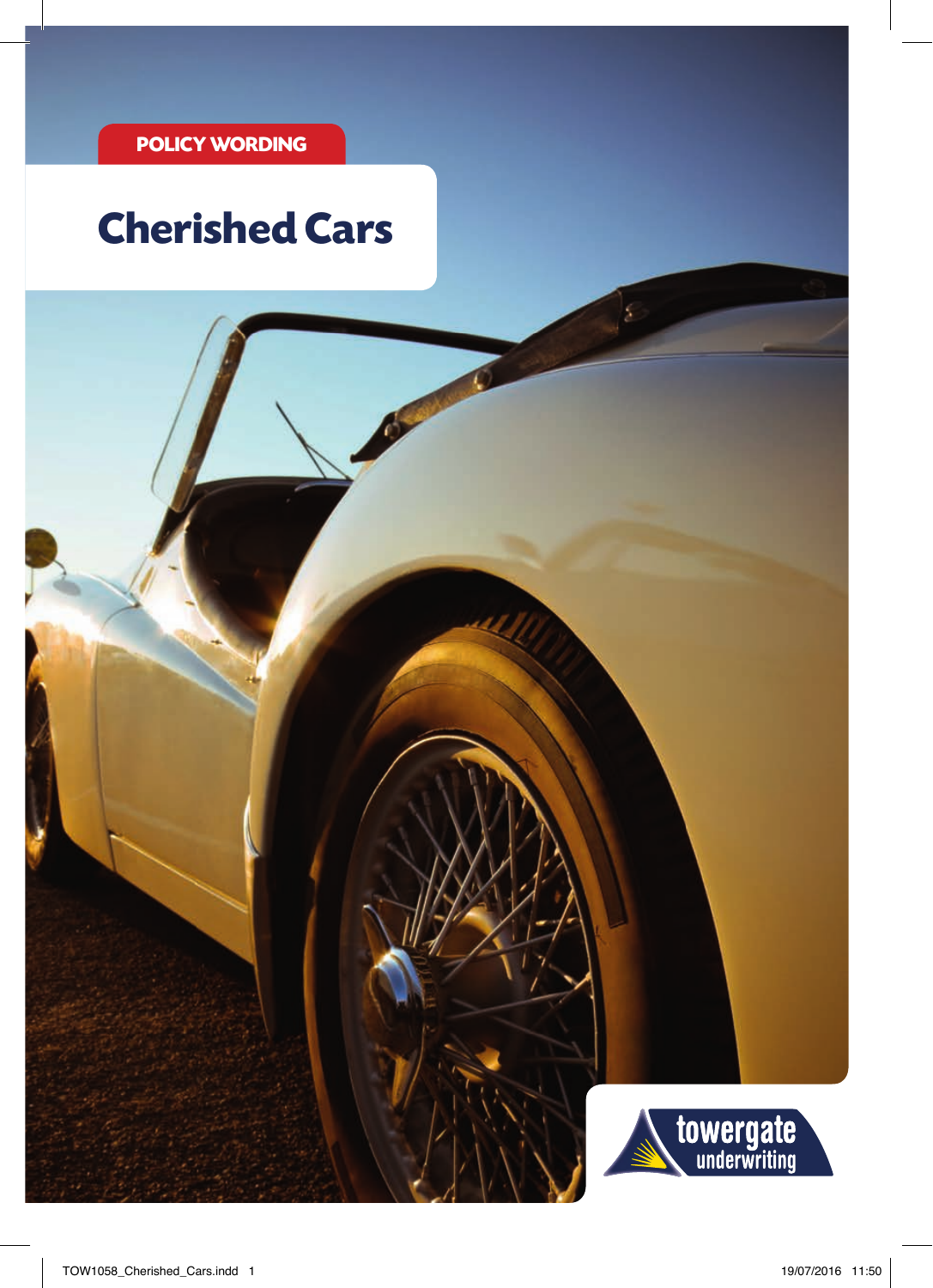# **Contents**

| <b>Welcome</b>                                |                                                                                | 4  |
|-----------------------------------------------|--------------------------------------------------------------------------------|----|
| <b>Introduction</b>                           |                                                                                | 6  |
| <b>Contract of Insurance</b>                  |                                                                                | 7  |
| <b>Definitions</b>                            |                                                                                | 10 |
| <b>Cover for Your Vehicle</b>                 |                                                                                |    |
| <b>Section 1</b>                              | Loss of or damage to your vehicle                                              | 12 |
| <b>Section 2</b>                              | Liability to third parties                                                     | 15 |
| <b>Additional Covers</b>                      |                                                                                |    |
| <b>Section 3</b>                              | Injury to you or to your spouse/civil partner                                  | 18 |
| <b>Section 4</b>                              | Medical expenses                                                               | 19 |
| <b>Section 5</b>                              | <b>Emergency treatment</b>                                                     | 19 |
| <b>Section 6</b>                              | Rugs, clothing and personal belongings                                         | 19 |
| <b>Section 7</b>                              | Continental use/compulsory insurance requirements                              | 20 |
| <b>Section 8</b>                              | Payments made under compulsory insurance<br>regulations and rights of recovery | 21 |
| <b>Section 9</b>                              | No Claim Discount                                                              | 21 |
| <b>General Exceptions</b>                     |                                                                                | 22 |
| <b>General Conditions</b>                     |                                                                                | 24 |
| <b>Complaints Procedure</b>                   |                                                                                | 27 |
| <b>UK &amp; European Breakdown Assistance</b> |                                                                                | 29 |
| <b>Policy Endorsements</b>                    |                                                                                | 40 |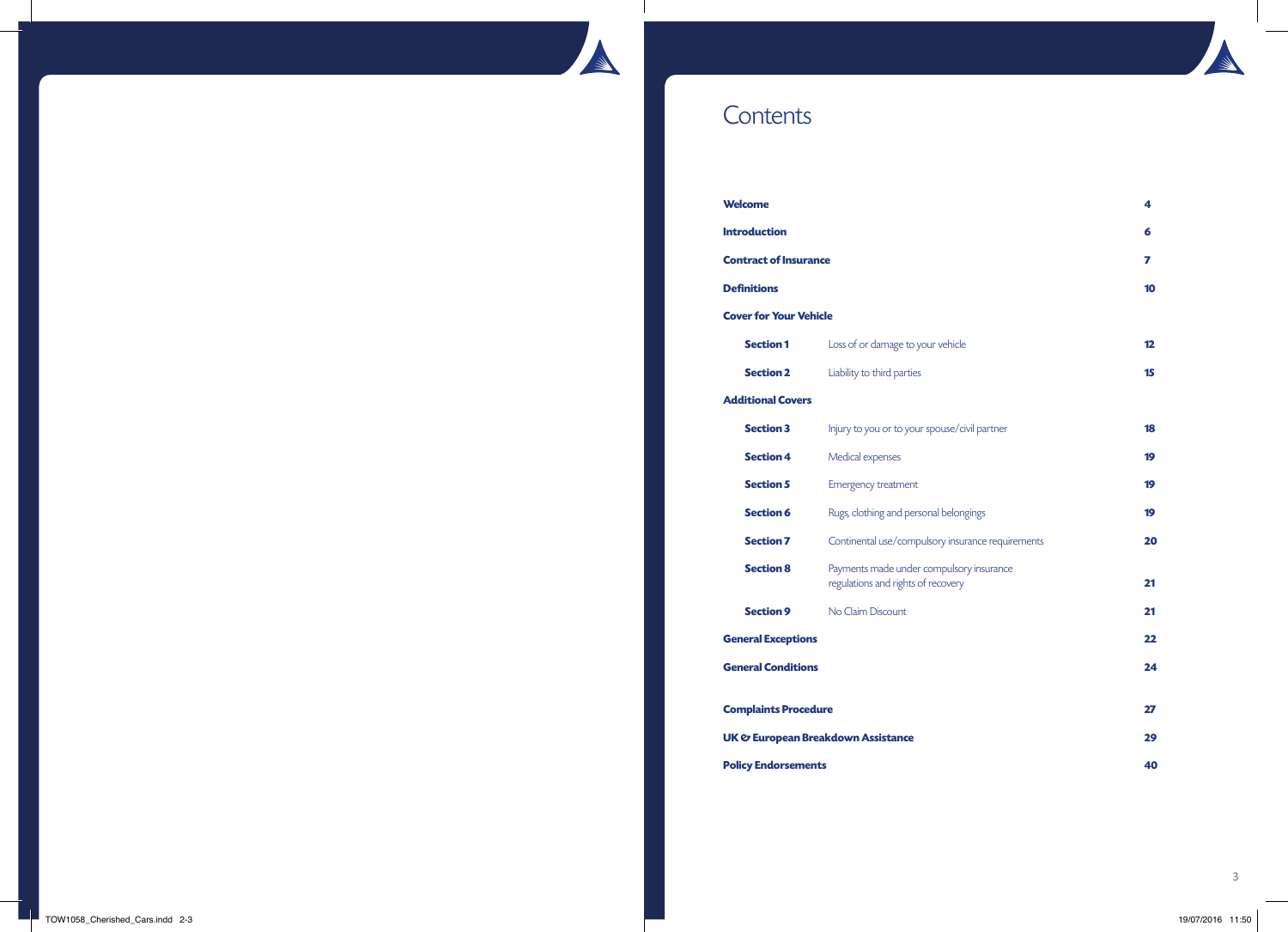# Welcome to a new generation of classic vehicle insurance

Welcome to Cherished Cars, the classic vehicle insurance policy from Towergate Underwriting.

As one of the leading providers of specialist cherished vehicle insurance, **We** have developed our Cherished Car policy to cater for a wide range of classic and prestige vehicles, incorporating all the benefits and features that **We** believe **You** would expect.

For our joint protection telephone calls may be recorded and/or monitored.

**You** can access our 24 Hour Towergate Claims Assistance Helpline by simply calling: **0344 892 2842** or if calling from abroad: **0044 (0) 1603 603717** quoting reference 0734BW00025 and your Policy number.

This Booklet, your **Certificate of Motor Insurance** and your **Policy Schedule** combine to give a full and comprehensive overview of your cover. However, highlighted below are just some of the key benefits of insuring with a Cherished Car motor policy.

# **Policy Cover**

- 24 Hour Towergate Claims Assistance Helpline covering UK and Europe.
- **Agreed Value.**
- Reinstatement Repair Cover (Optional on **Agreed Value** policies).
- Personal Belongings £150.
- Inclusive Windscreen Cover.
- Personal Injury cover up to £5,000
- Cherished Number Plate Cover.
- Use abroad Automatically covered in the EU. (subject to a limit of 30 continuous days).

### **UK Breakdown Cover 0344 892 2841**

• Callout and up to 1 hour's labour at the roadside, and, if necessary, the transportation of **You**, and up to six passengers and **Your Vehicle** to the nearest suitable repairer.

If the **Vehicle** cannot be made safe and cannot be repaired the same day at a suitable repairer:

- Recovery of the **Vehicle** and up to six passengers to either the original destination or your home address.
- Overnight accommodation of up to  $\text{\emph{E}}40$  for each person for bed  $\text{\emph{C}}\tau$  breakfast (maximum  $\text{\emph{E}}160$ ).
- Hire of a replacement vehicle for up to 24 hours.

# **European Breakdown Cover 0044 (0) 1737 826036**

European Cover includes all of the features highlighted under UK Cover, but also benefits from:

- Cover up to £750 for loss of **Your Vehicle** from breakdown, accident, **Fire** or **Theft**.
- Cover up to £200 for emergency repairs or replacement parts resulting from **Theft**.
- Repatriation of **Your Vehicle**.
- Storage charges (up to £100) while **Your Vehicle** is waiting to be repaired, collected or taken to the UK.

### **Right to Cancel**

**You** have a statutory right to cancel your policy within 14 days from the day of purchase or renewal of the contract or the day on which **You** receive the policy or renewal documentation, whichever is the later.

If **You** wish to cancel and the insurance cover has not yet commenced, **You** will be entitled to a full refund of the premium paid.

Alternatively, if **You** wish to cancel and the insurance cover has already commenced, **You** will be entitled to a refund of the premium paid, less a proportionate deduction for the time **The Insurer** has provided cover, subject to no claims arising during the current period of insurance. No refund is allowed if **You** have purchased Laid Up cover.

To cancel, please contact your insurance adviser.

If **You** do not exercise your right to cancel your policy, it will continue in force and **You** will be required to pay the premium. For your cancellation rights outside the statutory cooling off period, please refer to the General Conditions section of this policy booklet.

You must return/surrender your valid **Certificate of Motor Insurance** immediately following cancellation.

# **Financial Services Compensation Scheme**

**We** and **The Insurer** are covered by the Financial Services Compensation Scheme ("FSCS"). You may be entitled to compensation from the Scheme if either of them cannot meet their obligaions. This depends on the type of business and the circumstances of the claim.

Further information about compensation scheme arrangements is available from the FSCS on www.fscs.org.uk or write to Financial Services Compensation Scheme, 10th Floor, Beaufort House, 15 St Botolph Street, London, EC3A 7QU.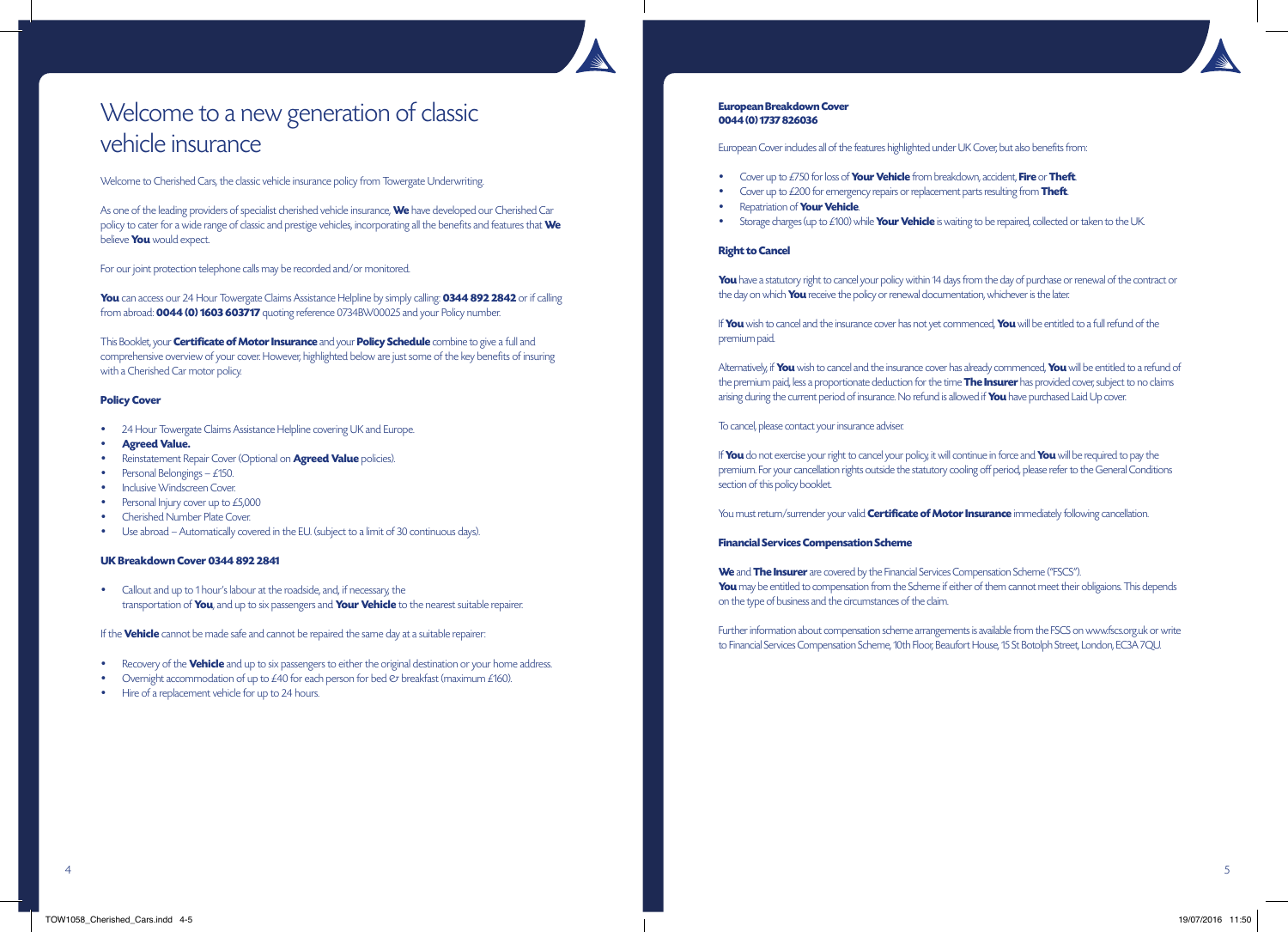

This policy booklet, the **Policy Schedule** (including any **Endorsements**) and the **Certificate of Motor Insurance** forms the contract and defines exactly what **You** are covered against. Please refer to your **Policy Schedule** for confirmation of the level of cover **You** have chosen.

The Towergate Claims Assistance Helpline is only available to Cherished Car policyholders. As a **Policyholder**, **You** have access to this number, offering help and claims assistance in the United Kingdom, Channel Islands and the Isle of Man and operating 24 hours a day, 365 days of the year.

### **Towergate Claims Assistance Helpline – 0344 892 2842**

or if calling from abroad: **0044 (0) 1603 603717** quoting reference 0734BW00025 and your Policy number.

Broken windscreen and window glass – please phone either National Windscreens on 0800 622122 or Autoglass on 0844 875 2501 (Calls cost 5p per minute from a BT Landline plus network connection charges. Mobile and other provider charges may vary).

**Should difficulty be experienced locating glass for your vehicle, please contact our dedicated Towergate glass sourcing line on 0344 892 2840.**

# **Making a claim**

If **You** wish to make a claim, phone the Towergate Claims Assistance Helpline and a Personal Incident Manager will record details of the incident and cover all the steps involved in the process of making a claim.

When **You** receive the claim form, please fill it in and return it as soon as possible to the address shown on the claim form.

If **You** are involved in an accident, phone the Towergate Claims Assistance Helpline and if the incident is covered **The Insurer** will arrange for **Your Vehicle** to be recovered to the nearest Insurer approved repairer.

### **Important**

When telephoning the Towergate Claims Assistance Helpline, please, if at all possible, have the following information available:

- **Your Vehicle** details.
- Your Cherished Car insurance policy details.
- Information regarding the passengers in **Your Vehicle**.
- Details of any injuries suffered to either yourself or your passengers.
- Information regarding the other driver(s) involved in the accident.
- Any details relating to anyone who witnessed your accident.

This will enable your Personal Incident Manager to provide the level of service that **You** expect. For our joint protection, calls may be recorded and/or monitored. Further information regarding Claims Procedures can be found on page 24 of this booklet.

# Introduction Contract of insurance

This policy is a contract of insurance between the **Policyholder**, and **The Insurer**. The **Policyholder** enters into a contract with **The Insurer** when they agree to take out the policy on the terms and conditions **The Insurer** has offered and to pay the premium. It is the **Policyholder's** responsibility to ensure that all persons insured are aware of the terms of this policy.

The following elements form the contract of insurance; please read them and keep them safe:

- Policy booklet.
- Information contained on your application and/or statement of fact document issued by **The Insurer**.
- **Policy Schedule**.
- Any clauses endorsed on this policy, as set out in your **Policy Schedule**.
- **Certificate of Motor Insurance.**
- Any changes to your insurance policy contained in notices issued by **Us** at renewal.

In return for paying your premium, **The Insurer** will provide the cover shown in your **Policy Schedule** under the terms and conditions of this policy booklet during the **Period of Insurance**. Any changes agreed during the **Period of Insurance** will be treated as a continuation of the contract of insurance.

Our provision of insurance under this policy is conditional upon all persons who seek to benefit under this policy observing and fulfilling the terms, provisions, conditions and clauses of this policy.

## **Renewal of the contract of insurance**

Each renewal of the policy represents a new contract of insurance.

The **Policyholder** enters into a new contract of insurance with **The Insurer** commencing on the date when the **Policyholder** agrees to renew the policy and to pay the premium. Persons insured will be covered for the **Period of Insurance** shown on your renewal **Policy Schedule**.

# Important information

# **Choice of Law**

The law of England and Wales will apply to this contract unless:

# 1) **You** and **The Insurer** agree otherwise; or

2) at the date of the contract **You** are a resident of (or, in the case of a business, the registered office or principal place of business is situated in) Scotland, Northern Ireland, Channel Islands or the Isle of Man, in which case (in the absence of agreement to the contrary) the law of that country will apply.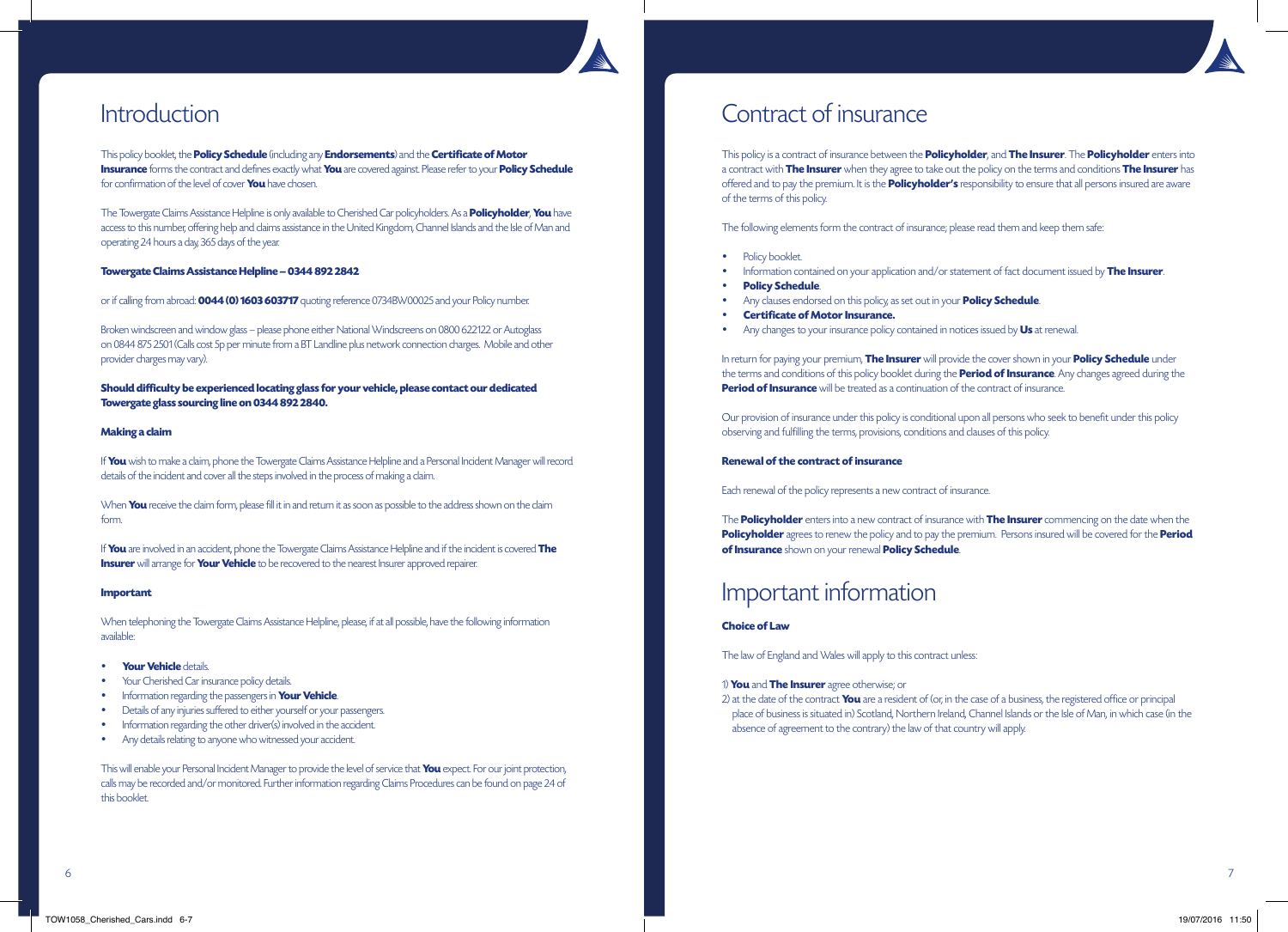# **Information and changes your insurer needs to know about**

**You** must take reasonable care to provide complete and accurate answers to the questions **We** ask when **You** take out, make changes to, and renew your policy.

Please let **Us** know if there are any changes to the information set out in the application form/Statement of Fact, **Certificate of Motor Insurance** or on your **Policy Schedule**. **You** must also tell **Us** about the following changes:

- A change to the people insured, or to be insured.
- Motoring convictions (driving license endorsements, fixed penalties or pending prosecutions for any motoring offences) for any of the people insured, or to be insured.
- Criminal convictions for any of the people insured, or to be insured.
- Any change affecting ownership of the **Vehicle**.
- A change of **Vehicle** (including a change in the total number of vehicles available to **You**).
- All changes **You** or anyone else makes to **Your Vehicle** if these make the **Vehicle** different from the manufacturer's standard specification (whether the changes are mechanical or cosmetic).
- A change of address.
- A change of job, including any part-time work by **You** or other drivers, a change in the type of business or employment status.
- A change in the use of **Your Vehicle**.
- A new main user of **Your Vehicle**.
- If **You** think **You** will exceed the annual mileage limit **You** have chosen.
- Details of any driver **You** have not told **Us** about before or who is excluded by the **Certificate of Motor Insurance** or an **endorsement** but who **You** now want to drive.
- Details of any accident or loss (whether or not **You** make a claim) involving **Your Vehicle** or that occurs while **You** are driving anyone else's vehicle.
- Details of any person who may drive the **Vehicle** that suffers from a notifiable condition or any condition for which DVLA have restricted the licence.

If **You** are in any doubt, please contact **Us**.

When **We** notify **The Insurer** of a change, **The Insurer** will tell **Us** if this affects your policy, for example whether they are able to accept the change and if so, whether the change will result in revised terms and/or premium being applied to your policy.

If the information provided by **You** is not complete and accurate:

- **The Insurer** may cancel your policy and refuse to pay any claim, or
- **The Insurer** may not pay any claim in full, or
- **The Insurer** may revise the premium and/or change the compulsory excess, or the extent of the cover may be affected.

# **Customers with Disabilities**

This policy and other associated documentation are also available in large print audio and Braille. If **You** require any of these formats please contact your insurance adviser at the address shown on the documentation provided to **You**.

# **Use of Language**

Unless otherwise agreed, the contractual terms and conditions and other information relating to this contract will be in English.

 $APR$ . Adrian Brown CEO Towergate Underwriting

for and on behalf of insurers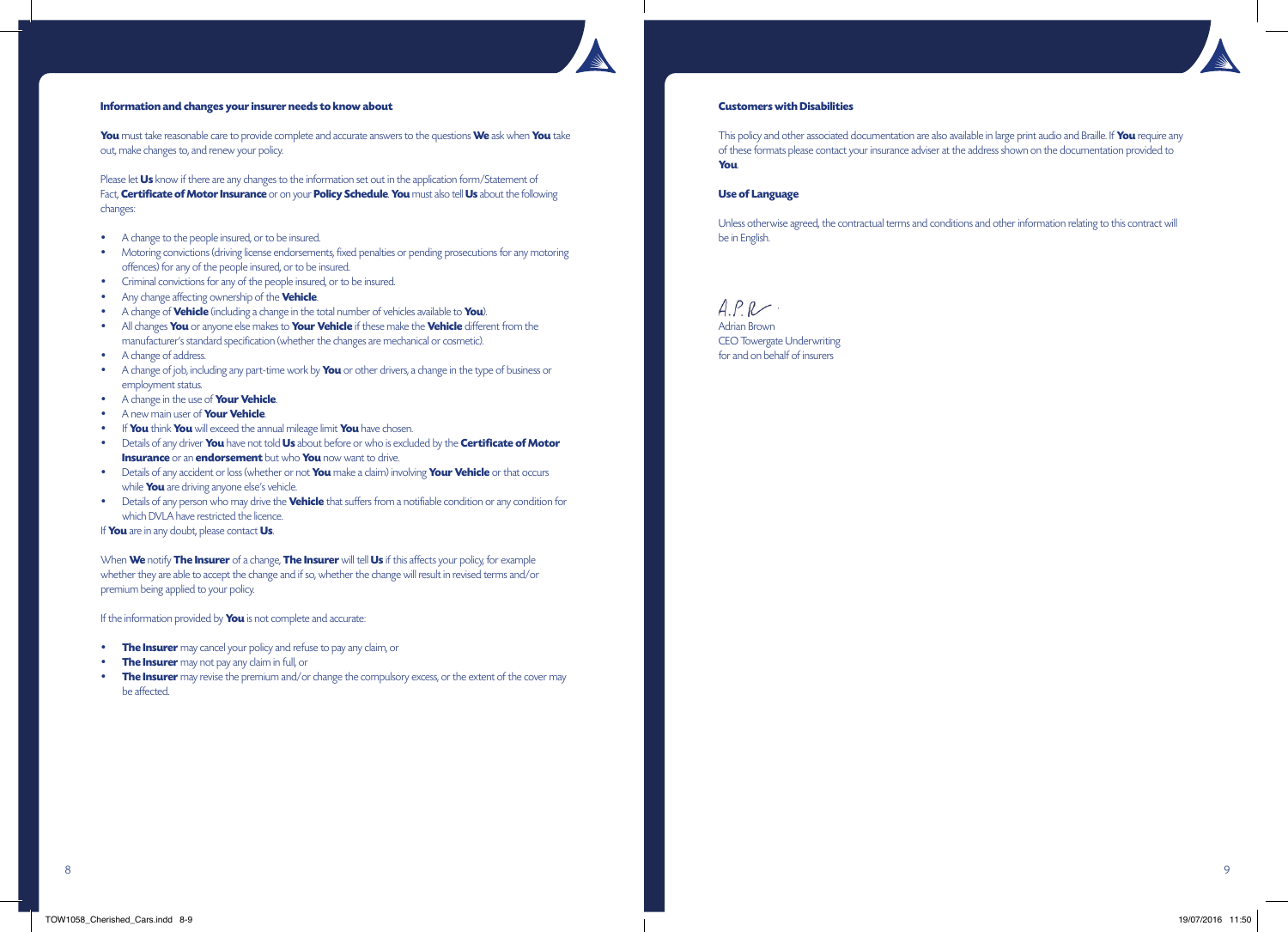

# **Definitions**

We have defined words or phrases used throughout this policy in this Definitions section. To avoid repeating these definitions please note that where these words or phrases appear they have the precise meaning described unless otherwise stated.

### **Accessories**

Additional or supplementary parts of **Your Vehicle** not directly related to its function as a vehicle. These will include radios and other in-car entertainment, communication equipment and car telephones all of which, however, must form an integral part of **Your Vehicle**. Mobile phones which operate independently through their own battery pack are not **Accessories** within this definition. Where **Your Vehicle** is a motor caravan the term shall also include fixtures, fittings, furniture and furnishings.

### **Agreed Value**

The value of **Your Vehicle** agreed at the start of the **Period of Insurance**, rather than calculated after a claim, less any **Excess**, without deduction for wear and tear and depreciation.

### **Certificate of Motor Insurance**

Your current valid **Certificate of Motor Insurance**. The document which is legal evidence of your insurance and which forms part of this document, and which must be read with this document.

### **Endorsement** Changes in the terms of your policy. These are shown in your **Policy Schedule**.

**Excess** The amount of any claim **You** will have to pay if **Your Vehicle** is stolen or damaged.

**Fire Fire**, lightning and explosion.

### **Market Value**

The **Market Value** of **Your Vehicle** is the cost of replacing it with one of the same make, model, age, type, condition and mileage.

**Period of Insurance** The period of time covered by this policy as shown in the **Policy Schedule** and any further period for which **The Insurer** agrees to insure **You**.

### **Policy Schedule**

The document showing details of **You**, **Your Vehicle** and the cover provided (read in conjunction with the policy booklet and **Certificate of Motor Insurance**).



### **Territorial Limits**

Great Britain, Northern Ireland, the Channel Islands, the Isle of Man and those countries detailed in section 7, while **Your Vehicle** is being transported between any of these countries.

**Theft**

**Theft** or attempted theft.

**The Insurer/The Company** The Insurance Company as shown on the **Certificate of Motor Insurance**.

**The Insured/You/Policyholder** The person or persons described as **The Insured** in the **Policy Schedule**.

**We/Us/TUCC**

Towergate Underwriting Cherished Cars is a trading name of Towergate Underwriting Group Limited.

### **Your Car / Vehicle**

Any **Vehicle** shown in the **Policy Schedule** and any other **Vehicle** for which details have been supplied to **Us** and a **Certificate of Motor Insurance** bearing the registration mark of that **Vehicle** has been delivered to **You** and remains effective.

### **Your Spouse/Civil Partner**

The husband, wife or **Civil Partner** of the **Policyholder**, living at the same address as the **Policyholder** and sharing domestic financial responsibilities with him/her. This does not include any business partners or associates.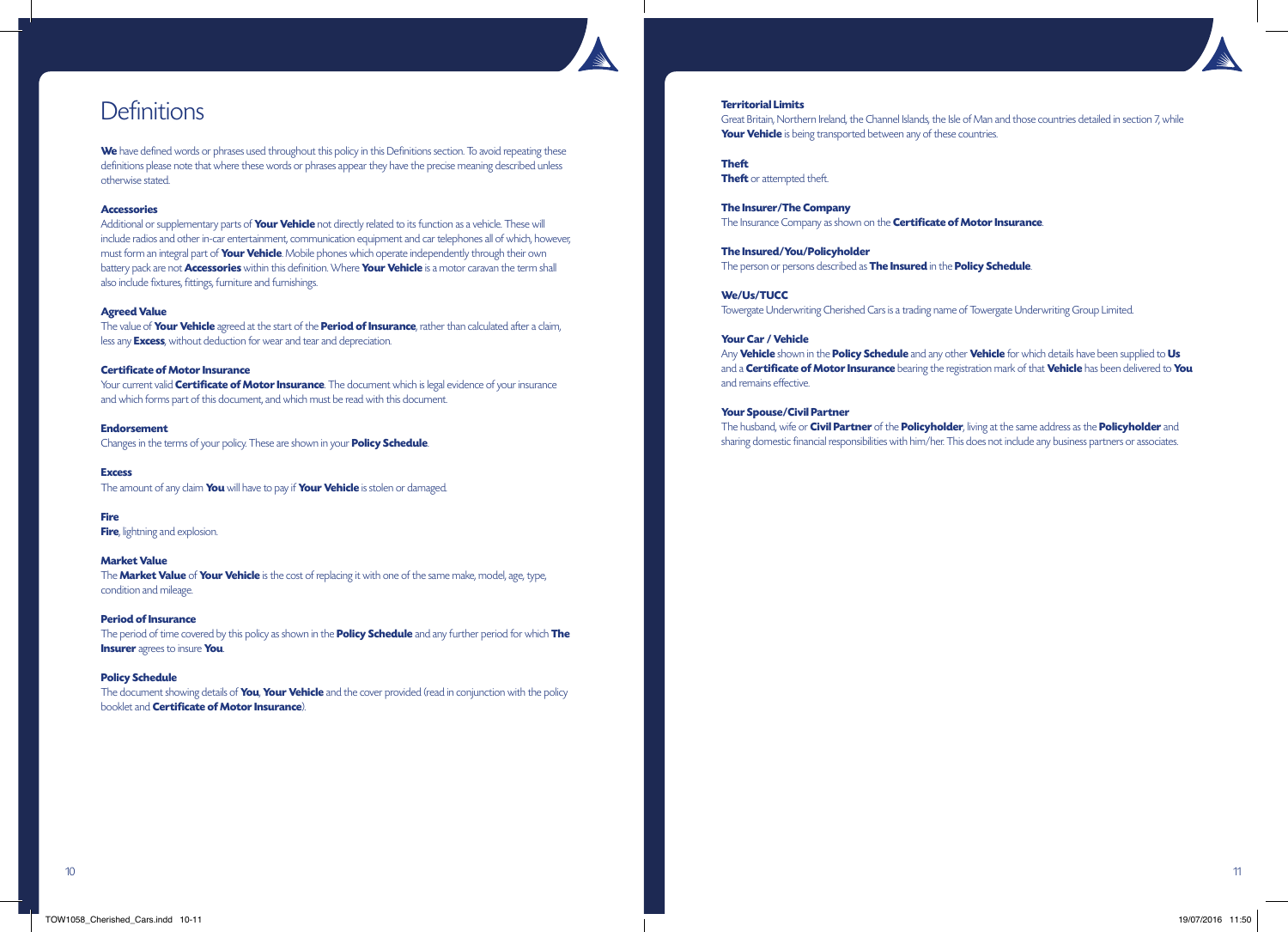# Cover for your vehicle

### **Section 1**

# **Theft or damage to your vehicle**

- If **Your Vehicle** is stolen or damaged, **The Insurer** may, at their option, either:
- pay for **Your Vehicle** to be repaired; or
- pay in cash the amount of the **Theft** or damage.

The same cover also applies to **Accessories** and spare parts relating to **Your Vehicle** while these are in or on **Your Vehicle**.

The repairer may use parts of comparable quality that have not been supplied by the manufacturer.

The maximum amount **The Insurer** will pay will be the **Agreed Value** unless the schedule has the words **Market Value** or the **Endorsement** MV1 has been applied, when the maximum amount payable will be the reasonable **Market Value** immediately prior to the **Theft** or damage, but not exceeding your estimate of value shown in our records.

If **Your Vehicle** is disabled through **Theft** or damage insured under this policy **The Insurer** will pay:

- the reasonable cost of protection and removal to the nearest repairers.
- the reasonable cost of delivery to **You** after repair, but not exceeding the reasonable cost of transporting **Your Vehicle** to your address in the British Isles.

In respect of **Theft** or damage to a **Vehicle** audio system or navigation equipment and its fittings, **The Insurer** will pay:

Up to £500, unless the equipment was fitted by the manufacturer or authorised dealer as original equipment, in accordance with their standard specification for the **Vehicle**.

In the event of **Your Vehicles** keys or lock transmitter being lost or stolen **The Insurer** will pay:

Up to £100 towards the cost of replacing the door locks and / or boot lock, the ignition / steering lock, the lock transmitter and central locking interface.

In respect of replacing or repairing the windscreen or window (but not the glass sunroof or scratching of the body work resulting from that damage) **The Insurer** will pay up to £1,000.

### **Accident recovery**

In Great Britain, Northern Ireland, Channel Islands and the Isle of Man **We** can arrange for the protection and removal of **Your Vehicle** to the nearest repairers. In the event of an accident, ring the Towergate Claims Assistance Helpline and **The Insurer** will arrange for the following at no additional cost:

– someone to come out and help. If **Your Vehicle** is not roadworthy it will be taken to the nearest Insurerapproved repairer. **Your Vehicle** can be taken to a repairer of your choice, if this is nearer, but this may lead to delays in arranging the repairs to **Your Vehicle**.

In providing accident recovery assistance **The Insurer** will use reasonable care and skill when providing the service. **The Insurer** can, however, cancel services or refuse to provide them if, in their opinion, the demands made are excessive, unreasonable or impracticable.

# **Total loss (write off)**

If **Your Vehicle** is considered to be a write off (if the cost of repair is greater than the **Agreed Value** or **Market Value** of **Your Vehicle**), **The Insurer** will offer **You** an amount as compensation.

If **The Insurer** asks, **You** must return the **Certificate of Motor Insurance** and **Policy Schedule** before they pay the compensation. The **Vehicle** then becomes **The Insurer's** property.

If the **Vehicle** belongs to someone else, or is part of a hire purchase or leasing agreement, **The Insurer** will normally pay an amount for the total loss of the **Vehicle** to the **Vehicle's** legal owner.

If **You** have expressed a desire to retain the salvage of the **Vehicle**, **The Insurer** will endeavour to comply with this, subject to current legislation surrounding Salvage of Motor Vehicles. The market rate for the salvage will be deducted from the settlement offer.

### **Excesses**

If **Your Vehicle** (including its **Accessories** and spare parts) is stolen or damaged, **You** will have to pay the policy **Excess** as shown on your **Policy Schedule**.

The first part of any claim **You** have to pay is increased by the amounts indicated below, while **Your Vehicle** is being driven by any person who is: (a) aged 24 or under -  $£200$ . (b) aged 77 or over  $-$  £250.

These **Excesses** apply in addition to any other voluntary or other compulsory **Excesses** that may apply.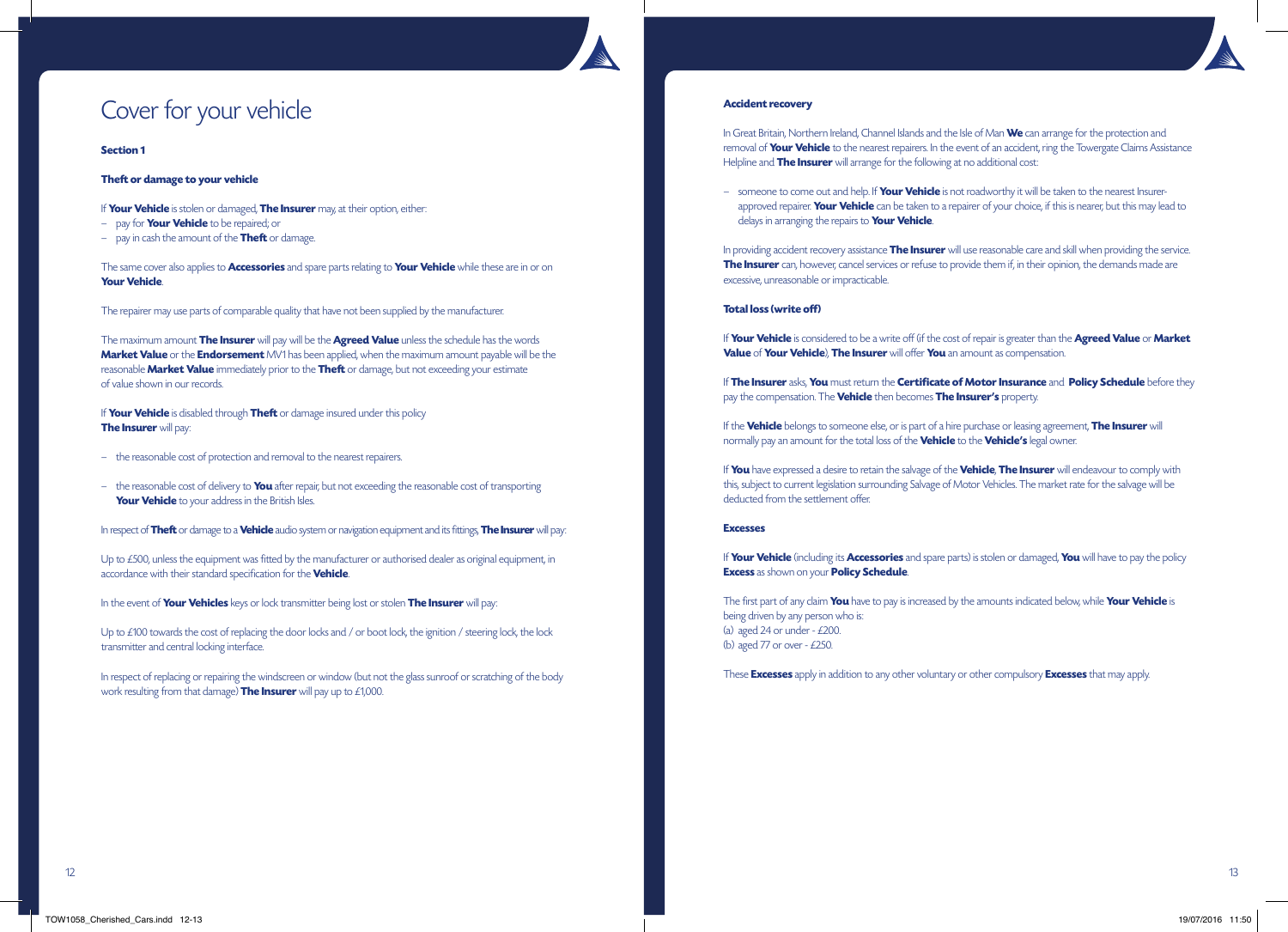

If **You** are only claiming for loss of or damage to **Your Vehicles** windscreen, or windows (excluding glass sunroof), the **Excesses** under a, and b above will not apply. This **Excess** for glass:

- will be reduced to £10 when the glass is repaired rather than replaced. If replacement is not carried out by **The Insurer** approved windscreen company the **Excess** will increase from £60 to £80.
- overrides any other general **Excess** that would otherwise apply to glass claims.

The maximum **The Insurer** will pay for Windscreen / Window replacement is £1,000.

### **Exceptions to Section 1 of your policy**

#### **Exceptions**

Your policy does not cover the following:

- 1. loss of use, wear and tear, betterment, depreciation, mechanical, electrical, electronic, computer failures or breakdowns or breakages, or damage from liquid freezing in the cooling system due to a failure to use anti-freeze.
- 2. loss or damage (including spare parts) arising from **Theft**:
	- **Your Vehicle** has been left unlocked.
	- **Your Vehicle** has been left with the keys / card in it.
	- **Your Vehicle** has been left with the windows or roof panel open, or; reasonable precautions have not been taken to protect **Your Vehicle**.
	- **Your Vehicle** is not kept in a locked building between the hours of 10.00pm  $\varnothing$  6.00am. Please refer to your insurance adviser or your **Policy Schedule** to see if this policy condition applies.
- 3. damage to tyres by braking or by punctures, cuts or bursts.
- 4. loss or damage directly occasioned by pressure waves caused by aircraft or other aerial devices travelling at sonic or supersonic speed.
- 5. loss of value following repair.
- 6. confiscation or requisition or destruction by or under order of any Government or Public or Local Authority.
- 7. **Theft** or damage to **Your Vehicle** by someone who obtained it by fraud or deception.
- 8. loss resulting from repossessing the **Vehicle** and returning it to its rightful owner.

 9. **Theft** or damage to **Your Vehicle** caused by a member of your immediate family, or a person living in your home, taking **Your Vehicle** without your permission.

### 10. loss or damage due to:

- Earthquake
- Riot or civil commotion other than in Great Britain, the Isle of Man or the Channel Islands.
- 11. **Theft** or damage for any temporarily fitted after market navigation equipment.

If your policy has been issued on an **Agreed Value** basis, the **Vehicle** must be maintained to the standard declared by **You** on your Declaration.

Where this condition is different than as described **The Insurer** may choose to settle on a **Market Value** basis.

### **Section 2**

### **Liability to third parties**

**The Insurer** will insure **You** in respect of all sums which **You** may be required to pay by law and all other costs and expenses incurred with their written consent, arising from:

#### (a) death of or bodily injury to third parties.

- (b) damage to their property up to a maximum amount of £20,000,000 in respect of any one claim or number of claims arising out of one cause:
	- as a result of an accident caused by:
	- **You** whilst **You** are driving, using, or in charge of **Your Vehicle**.
	- any trailer while it is being towed by **Your Vehicle**.

### **Liability of other persons driving or using Your Vehicle**

On the same basis the Insurer that insures you under this section, they will also insure the following persons:

- any person **You** give permission to drive **Your Vehicle** provided that your **Certificate of Motor Insurance** allows that person to drive and provided that this person has not been excluded by an **Endorsement**, exception or condition.
- any passenger travelling or getting into or out of **Your Vehicle**.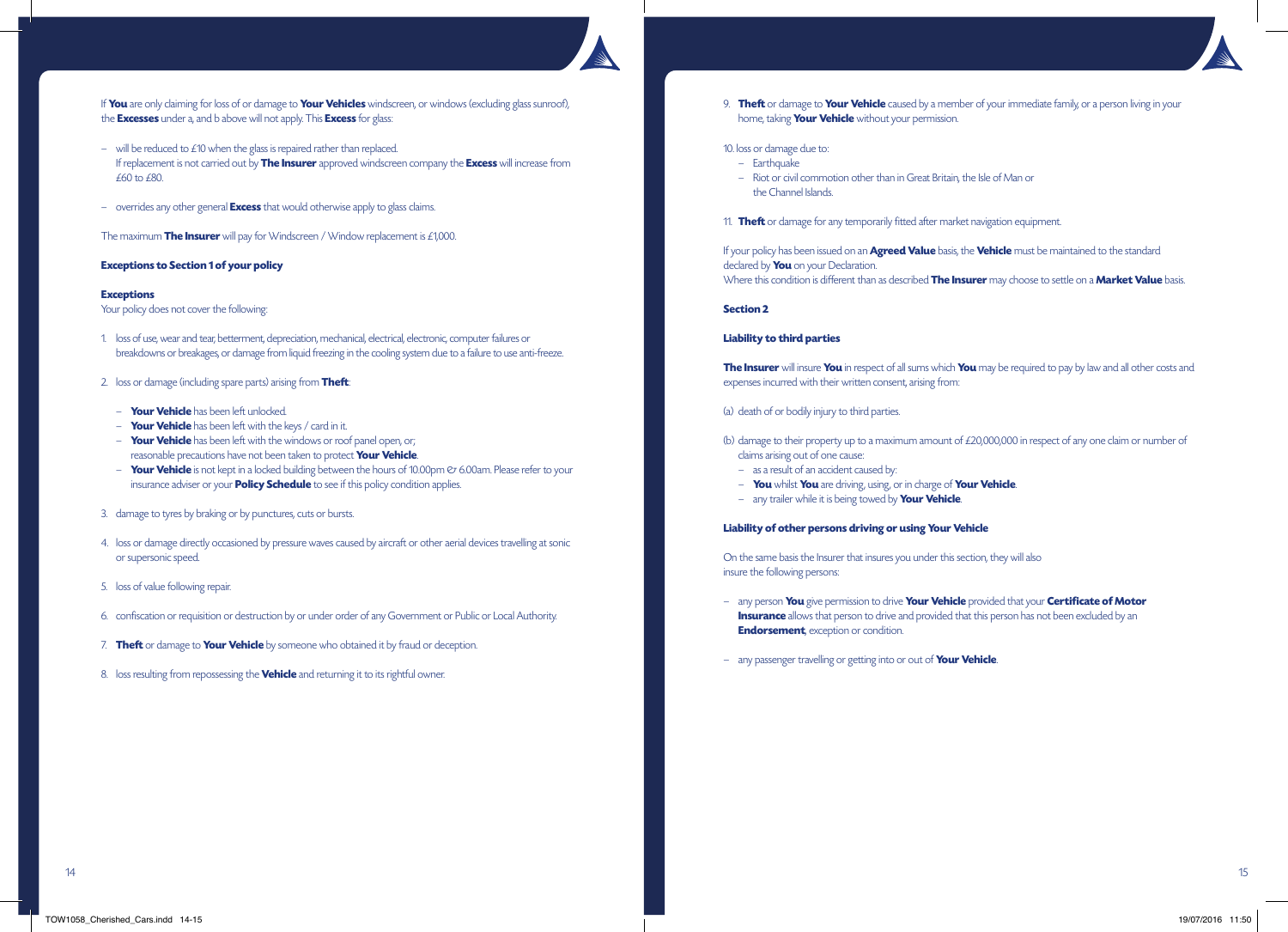

# **Legal costs**

## **The Insurer** will, at their option, pay:

- the fees of legal representatives instructed to represent anyone insured under this section at a coroner's inquest or fatal accident inquiry or to defend any proceedings in a court of summary jurisdiction.
- fees for legal representatives instructed to defend anyone insured under this section when proceedings are taken for causing death by dangerous or careless driving.

**The Insurer** will only pay these legal costs if they relate to an incident which is covered under this section.

### **Exceptions to Section 2 of your policy**

The cover under this section will not apply:

- 1. if any person insured under this section fails to observe the terms exceptions and conditions of this policy as far as they can apply. The cover will also not apply if they can claim under another policy.
- 2. to death or injury to any employee of the person insured or any other person which arises out of or in the course of such employment except where such liability is required to be covered by the Road Traffic Act.
- 3. in respect of **Theft** or damage to property belonging to or in the care of anyone insured who claims under this section.
- 4. in respect of damage to any **Vehicle** where cover in connection with the use or driving of that **Vehicle** is provided by this section.
- 5. in respect of any liability if you no longer have possession of **Your Vehicle**.
- 6. to any loss, damage, injury or death occurring whilst **Your Vehicle** is being used in that part of an aerodrome or airport provided for the take off or landing of aircraft on the surface, aircraft parking aprons including the associated service roads and ground equipment parking areas and those parts of passenger terminals which come within the Customs examination area, except where such liability is required to be covered by the Road Traffic Act.

7. to any consequence whatsoever which is the direct or indirect result of any of the following, or anything connected with any of the following, whether or not such consequence has been contributed to by any other cause or event, except to the extent that **The Insurer** is obliged by the Road Traffic Act to provide insurance:

(a) Terrorism

Terrorism is defined as any act or acts including, but not limited to:

- the use or threat of force and/or violence and/or
- harm or damage to life or to property (or the threat of such harm or damage) including, but not limited to, harm or damage by nuclear and/or chemical and/or biological and/or radiological means

 caused or occasioned by any person(s) or group(s) of persons in whole or in part for political, religious, ideological or similar purposes, or is claimed to be caused or occasioned in whole or in part for such purposes

(b) any action taken in controlling, preventing, suppressing or in any way relating to (a) above.

 In respect of 7 (a) and (b), where **The Insurer** is obliged by the Road Traffic Act to provide insurance the maximum amount **The Insurer** will pay for damage to property as a result of any accident or accidents caused by a **Vehicle** or **Vehicles** driven or used by **You** or any other person, for which cover is provided under this section, will be:

• £5,000,000 in respect of all claims resulting directly or indirectly from one originating cause; or

 such greater sum as may in the circumstances be required to meet the minimum insurance requirements of the Road Traffic Act.

8. to any claim for pollution or contamination, unless it is caused by a sudden, identifiable event which was unintended and unexpected and happened at one specific time and place. Cover is limited to £1,000,000 in respect of any claim arising directly or indirectly from pollution or contamination.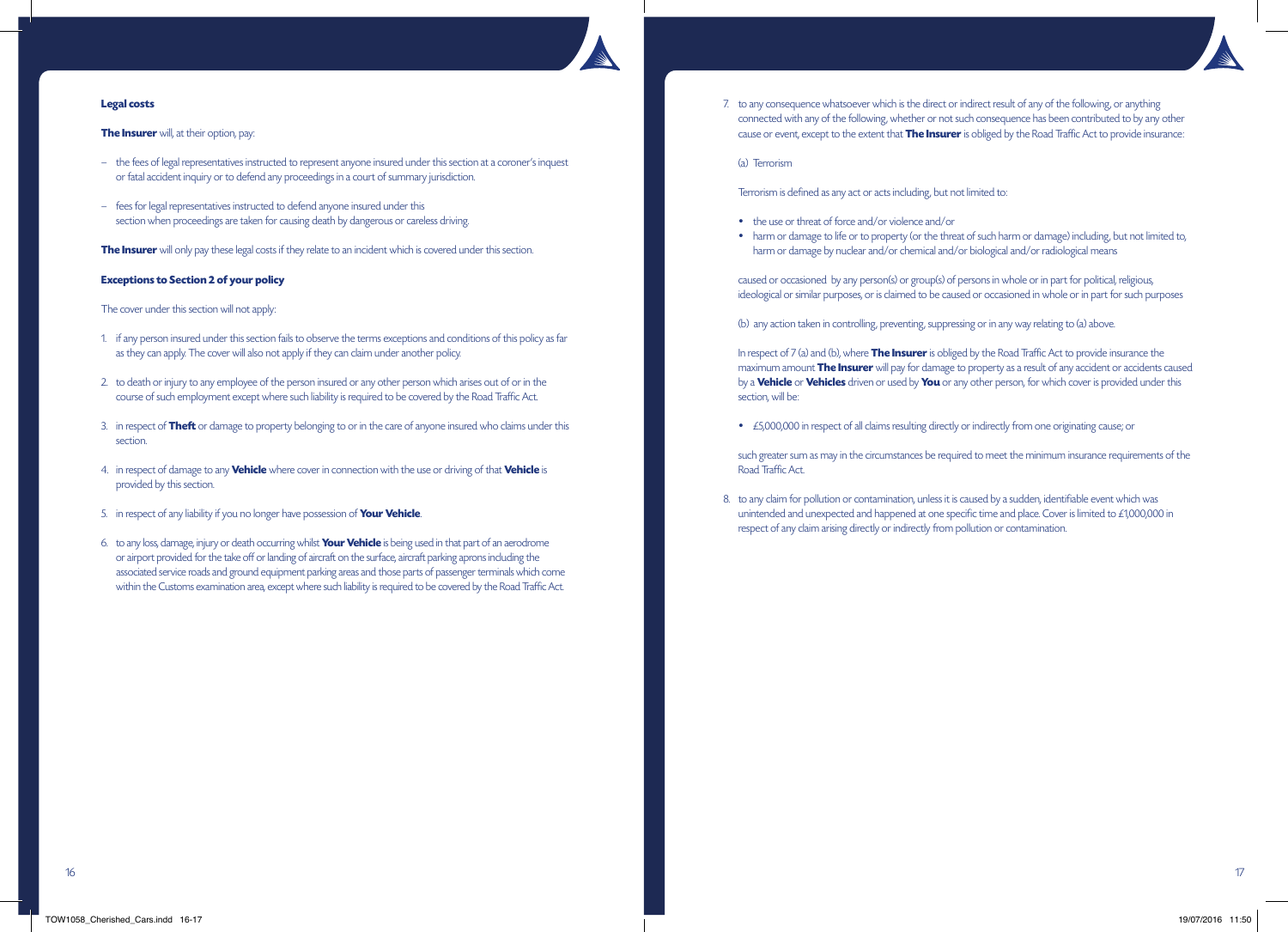# Additional covers

### **Section 3**

### **Injury to You or to Your Spouse/Civil Partner**

If **You** or **Your Spouse/Civil Partner** suffer accidental bodily injury in direct connection with **Your Vehicle** or while getting into, out of, or travelling in any other private vehicle, not belonging to **You** or hired to **You** under a hire purchase agreement, **The Insurer** will pay to the injured person £5,000 if, within three months of the accident, the injury is the sole cause of:

- death.
- irrecoverable loss of sight in one or both eyes.
- loss of any limb.

The most **The Insurer** will pay any one person after any accident is £5,000.

The most **The Insurer** will pay any one person during any one **Period of Insurance** is £10,000.

If **You** or **Your Spouse/Civil Partner** have any other policies in respect of any other vehicle or vehicles, the injured person will only be able to obtain compensation for their injuries under one policy.

### **Exceptions to Section 3 of your policy**

This personal accident insurance does not cover:

- 1. injuries caused by riot or civil commotion other than in Great Britain, the Isle of Man or Channel Islands.
- 2. death or bodily injury arising from suicide or attempted suicide.
- 3. any incident where the deceased or injured person had not complied with the law relating to the use of seat belts.
- 4. injuries caused by earthquake.



### **Section 4**

### **Medical expenses**

If **You**, or any other occupant of **Your Vehicle** is injured as a direct result of **Your Vehicle** being involved in an accident, **The Insurer** will pay for the medical expenses in connection with such injury up to the sum of £250 in respect of each person injured.

# **Section 5**

### **Emergency treatment**

**The Insurer** will reimburse any person using any **Vehicle** which is covered under this policy for payments made under the Road Traffic Act for emergency treatment.

### **Section 6**

### **Rugs, clothing and personal belongings**

**The Insurer** will pay You (or at your request, the owner) for loss or damage to rugs, clothing or personal belongings caused by **Fire**, **Theft** or accidental means whilst they are in or on **Your Vehicle**.

The maximum amount payable for any one incident is £150.

Where the loss or damage arises from **Fire**, **Theft** or malicious damage, your policy **Excess** limit will apply.

Where this **Excess** applies and there are simultaneous claims for loss or damage arising from **Fire**, **Theft** or malicious damage under other sections of the policy, all such claims will be combined and only one **Excess** applied.

### **Exceptions to Section 6 of your policy**

### **The Insurer** will not pay for:

- 1. money, stamps, tickets, Jewellery, documents or securities.
- 2. goods or samples carried in connection with any trade or business.
- 3. any rugs, clothing and personal belongings if **Your Vehicle** is a motor caravan.
- 4. mobile phones.
- 5. loss or damage arising from **Theft** if:
	- **Your Vehicle** has been left unlocked.
	- **Your Vehicle** has been left with the keys in it.
	- **Your Vehicle** has been left with the windows or roof panel open.
	- your personal property has not been placed in a locked boot or glove compartment, or;
	- reasonable precautions have not been taken to protect **Your Vehicle**.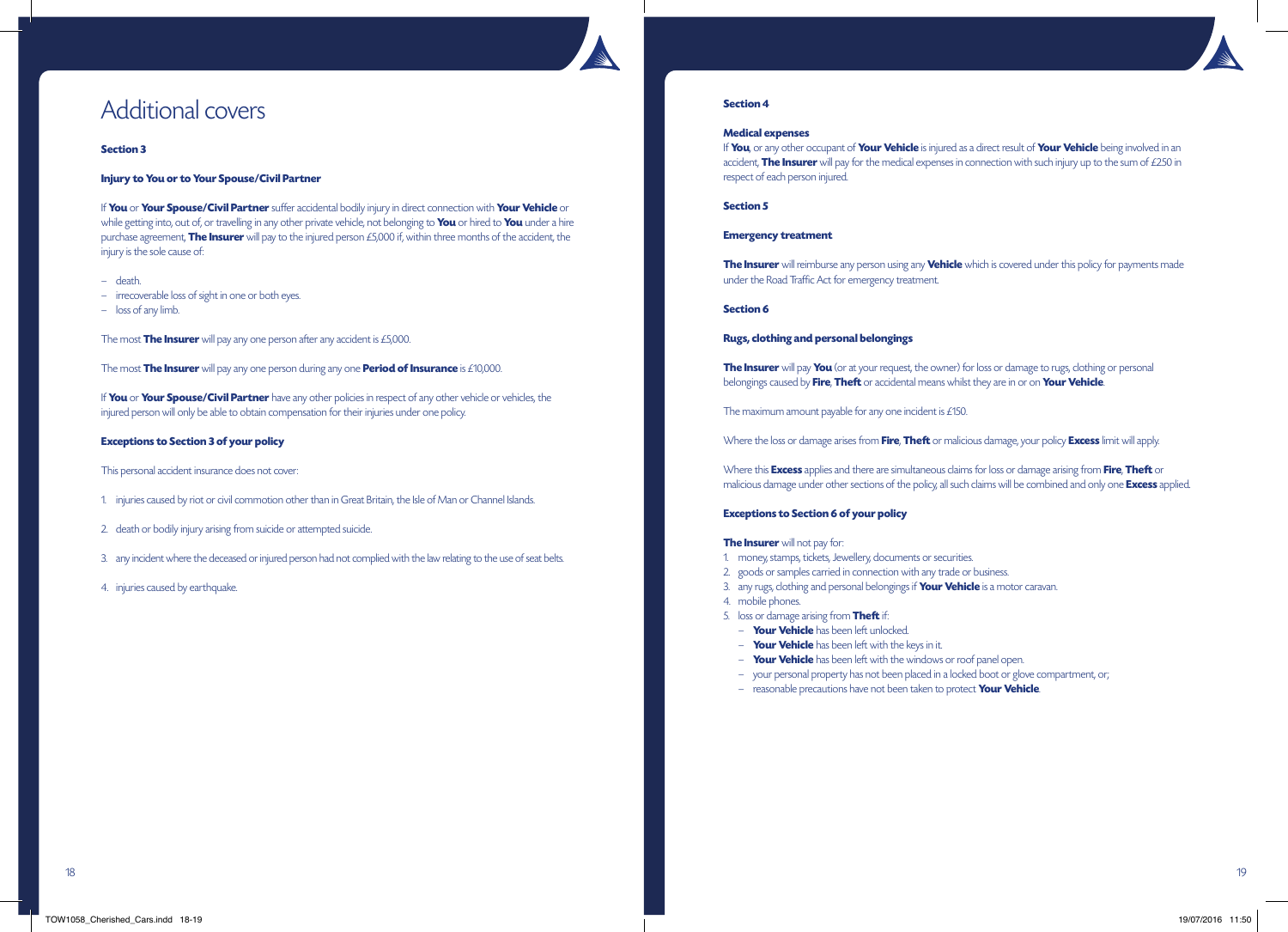

# **Continental use/compulsory insurance requirements**

The insurance cover provided by this policy operates for up to 90 days in any one **Period of Insurance** (in addition to automatically providing the minimum cover required by law) in the countries listed below.

Andorra, Austria, Belgium, Bulgaria, Canary Islands, Croatia, Cyprus – South (Republic of Cyprus), Czech Republic, Denmark, Estonia, Faroe Islands, Finland, France, Germany, Gibraltar, Greece, Hungary, Iceland, Ireland (Republic), Italy, Latvia, Liechtenstein, Lithuania, Luxembourg, Malta, Madeira, Monaco, Netherlands, Norway, Poland, Portugal, Romania, San Marino, Serbia, Slovenia, Slovakia, Spain, Sweden, Switzerland and Vatican City.

In addition to this minimum cover, the policy provides the cover shown in the **Policy Schedule** for the countries listed above provided:

- **You Vehicle** is taxed, registered  $\oslash$  permanently kept in the UK.
- your main permanent home is in the UK.
- your visits are temporary and do not exceed 30 continuous days.

# Cover includes:

- Transit between the countries to which this policy applies provided each transit is scheduled to last no more than 65 hours.
- Payment of customs duty for **Your Vehicle** following temporary importation into any country into which the policy cover applies,provided that payment is a direct result of any loss or damage insured by the policy.

# **If you take Your Vehicle abroad**

The whole of the EU, Andorra and Iceland, Norway, Switzerland (including Liechtenstein) and Croatia have agreed that a Green Card is not necessary for cross border travel. Your **Certificate of Motor Insurance** should, therefore, provide sufficient evidence that **You** are complying with the laws on the compulsory insurance of motor vehicles in any of these countries that **You** visit.

Please contact **Us** if **You** want to travel outside the above countries or if your intended trip does not fall within the limitations detailed under this section.

**The Insurer** may be prepared to extend cover to certain other countries or may be prepared to waive certain limitations on request, in which case they will provide **You** with a Green Card (if necessary) and an additional premium will be required.

# **Section 8**

# **Payments made under compulsory insurance regulations and rights of Recovery**

If the law of any country in which this policy operates requires **The Insurer** to settle a claim which, if this law had not existed they would not be obliged to pay, they reserve the right to recover such payments from **You** or from the person who incurred the liability.

**Section 9**

# **No Claim Discount**

This policy does not earn or retain any No Claims Discount.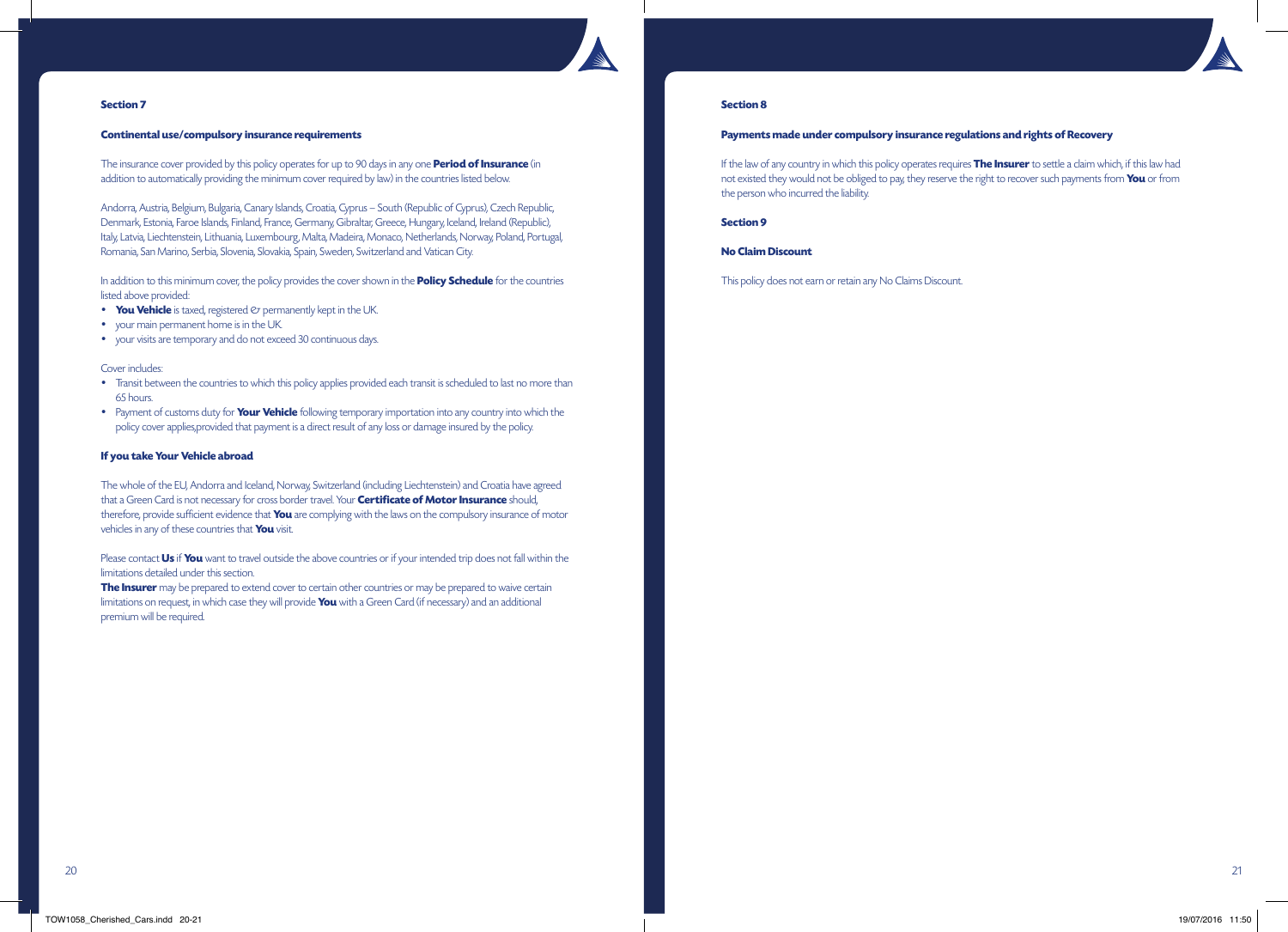

# General exceptions

# Your policy does not cover the following:

- 1. Any accident, injury, **Theft** or damage while any **Vehicle** that is insured under this policy is being:
	- used otherwise than for the purposes described under the 'Limitations as to use' section of your **Certificate of Motor Insurance**.
	- used on any race track or circuit except so far as is necessary to meet the requirements of the Road Traffic Act (unless subsequently granted by **The Insurer**).
	- driven by any person other than those persons named on the **Certificate of Motor Insurance** as persons entitled to drive. **The Insurer** will not withdraw this cover:
	- (a) while **Your Vehicle** is in the custody or control of a member of the motor trade for the purposes of maintenance or repair.
	- (b) while **Your Vehicle** is being parked by an employee of a hotel or restaurant or car parking service.
	- driven by anyone (including **You**) who **You** know is disqualified from driving, or has never held a licence to drive the class of **Vehicle** being driven, or is prevented by law from having a licence (unless they do not need a licence by law).
- 2. Any liability **You** have accepted in an agreement which **You** would not have had if that agreement did not exist.
- 3. Loss or destruction of, or damage to, any property or any loss associated or expense, or any legal liability that is directly or indirectly caused by, contributed to by or arising from:
	- (a) ionising radiations or contamination by radioactivity from any irradiated nuclear fuel or from any nuclear waste from the combustion of nuclear fuel.
	- (b) the radioactive, toxic explosive or other hazardous properties of any explosive nuclear assembly or nuclear component thereof.
- 4. Any consequence whatsoever resulting directly or indirectly from or in connection with any of the following regardless of any other contributory cause or event:
	- (a) war, invasion, act of foreign enemy, hostilities or a warlike operation or operations (whether war be declared or not), civil war, rebellion, revolution, insurrection, civil commotion assuming the proportions of or amounting to an uprising, military or usurped power.
	- (b) any action taken in controlling, preventing, suppressing or in any way relating to (a) above: – except so far as is necessary to meet the requirements of the Road Traffic Act.
- 5. Any accident, injury, loss or damage (except under Section 2) arising during or as a result of:

(a) an earthquake.

- (b) a riot or civil commotion that happens outside Great Britain, the Isle of Man or the Channel Islands except where such liability is required to be covered by the Road Traffic Act.
- 6. Any accident, injury, loss or damage if the **Vehicle** being driven under this policy is registered outside Great Britain, Northern Ireland, the Isle of Man or the Channel Islands.
- 7. Loss of use, depreciation, mechanical or electrical breakdown, computer failures or breakdowns or breakages.
- 8. The driving other cars extension is not provided by this policy.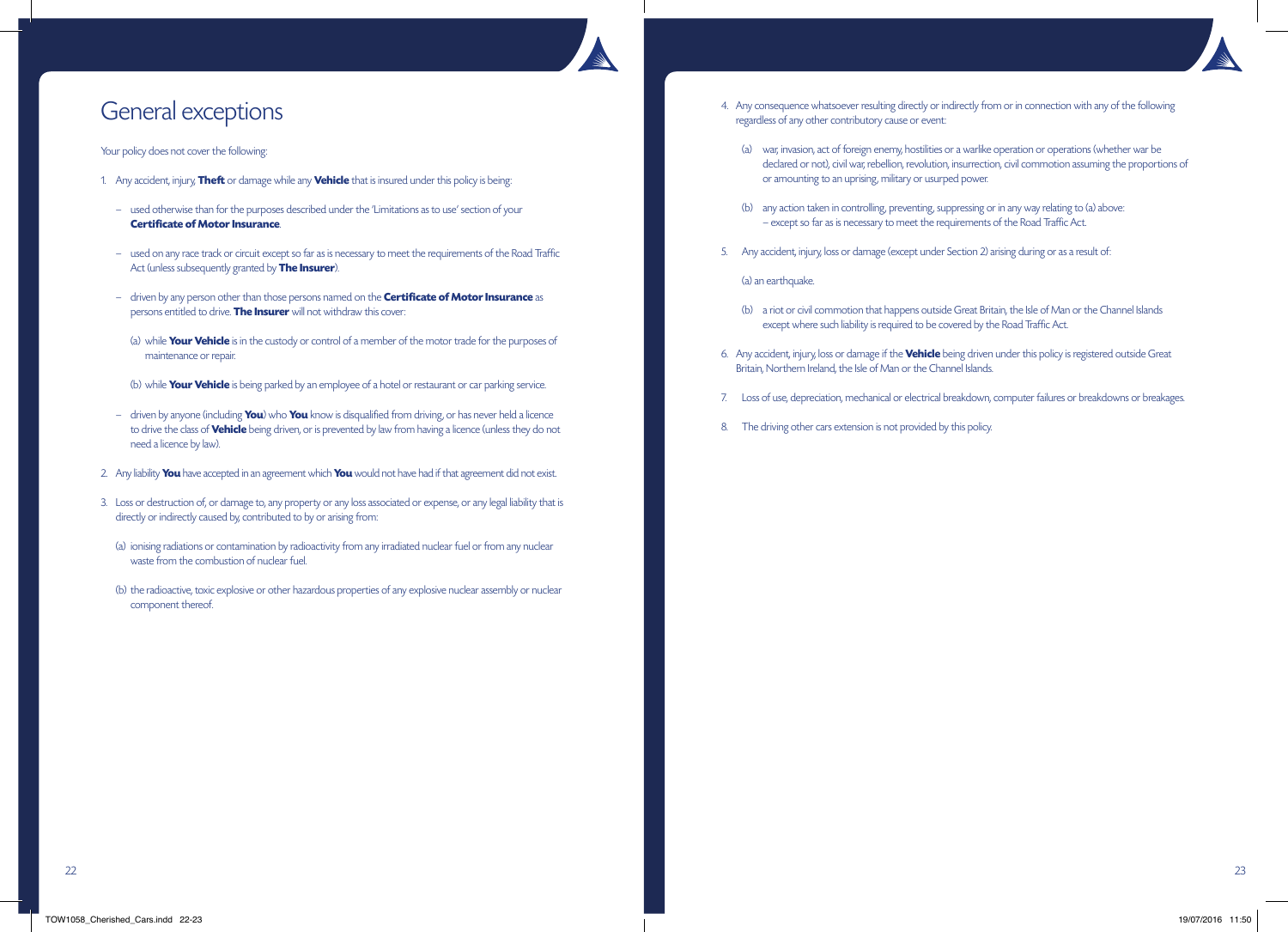

# General conditions

### **Claims procedure**

- 1. As soon as **You** discover any **Theft**, damage or injury after any accident, **You** or your legal personal representatives must telephone the Towergate Claims Assistance Helpline giving full details of the incident. Any communication **You** receive about the incident should be sent to **The Insurer** immediately. **You** or your legal personal representatives must also let **The Insurer** know immediately if anyone insured under this policy is to be prosecuted as a result of the incident or if there is to be an inquest or a fatal inquiry.
- 2. **You**, or anyone else claiming under this policy, must not admit to any claim, promise any payment or refuse any claim without the written consent of **The Insurer**. If **The Insurer** wants to, they can take over and conduct in your name, or the name of the person claiming under the policy, the defence or settlement of any claim or take proceedings for their own benefit to recover any payment they have made under this policy. They shall have full discretion in the conduct of any proceedings or the settlement of any claim. The person who is seeking payment under this policy shall give them all the information and assistance necessary for them to achieve a settlement.

### **Cancellation**

3. Other than when General Condition 7 applies – Fraud. Following the expiry of your 14 day statutory cooling off period **You** continue to have the right to cancel this policy at any time during its term. If **You** do so, **You** will be entitled to a refund of the premium paid in respect of the cancelled cover, less a proportionate deduction for the time **The Insurer** has provided such cover. If **You** cancel your policy **The Insurer** will also charge up to £25.00 (plus Insurance Premium Tax, where applicable) to cover the administrative cost of providing the policy.

To cancel, please contact your insurance adviser at the address shown on your **Policy Schedule**.

### **Our right to cancel**

**We** (or any agent **We** appoint and who acts with our specific authority) may cancel this policy where there is a valid reason for doing so, by sending at least 7 days' written notice to your last known address setting out the reason for cancellation.

Valid reasons include but are not limited to the following:

- Non payment of premium (including non payment of instalments under a monthly Credit facility) subject to the provisions of the Consumer Credit Act where applicable.
- Where **The Insurer** reasonably suspects fraud.
- Where **The Insured** fails to co-operate with **The Insurer** or provide **The Insurer** with information or documentation they reasonably require, and this affects their ability to process a claim or defend their interests. See the 'Claims procedure' section of the General Conditions in this policy booklet.
- Where **You** have not taken reasonable care to provide complete and accurate answers to the questions **The Insurer** asks. See the "Contract of Insurance and Important Information" sections of this policy booklet.

If **We** cancel the policy under this section **You** will be entitled to a refund of the premium paid in respect of the cancelled cover, less a proportionate deduction for the time **The Insurer** has provided such cover , unless the reason for cancellation is fraud and/or **The Insurer** is legally entitled to keep the premium under the Consumer Insurance (Disclosure and Representations) Act 2012. Refunds are subject to no claims arising during the current period of insurance. No refund is allowed if **You** have purchased Laid Up cover.

If **We** cancel the policy a charge of up to £25.00 (plus Insurance Premium Tax, where applicable) will be made by **The Insurer** to cover the administrative cost of providing this policy.

Important Note: The Consumer Insurance (Disclosure and Representations) Act 2012 sets out situations where failure by a **Policyholder** to provide complete and accurate information requested by an insurer allows **The Insurer** to cancel the policy, sometimes back to its start date and to keep any premiums paid.

Where **The Insurers** investigations provide evidence of fraud or a serious non-disclosure **We** may cancel the policy immediately and backdate the cancellation to the date of the fraud or when **You** provided **Us** with incomplete or inaccurate information, which may result in Your policy being cancelled from the date **You** originally took it out.

# **Return of insurance certificate**

Your valid **Certificate of Motor Insurance** must be returned / surrendered immediately following cancellation.

### **Other insurance**

4. If at the time of any claim arising under this policy there is any other insurance policy covering the same loss, damage or liability, **The Insurer** will only pay their share of the claim. This condition does not apply to personal accident benefits under Section 3 which will be paid as indicated under that section. This provision will not place any obligation upon **The Insurer** to accept any liability under Section 2 which they would otherwise be entitled to exclude under Exception 1. to Section 2.

### **Your duty to prevent loss or damage**

5. **You** shall at all times take all reasonable steps to safeguard **Your Vehicle** from **Theft** or damage. **You** shall maintain **Your Vehicle** in efficient condition and **The Insurer** shall have, at all times, free access to examine **Your Vehicle**.

### **Your duty to comply with policy conditions**

6. **The Insurer's** provision of insurance under this policy is conditional upon **You** observing and fulfilling the terms, provisions, conditions and clauses of this policy.

# **Fraud**

- 7. If You or anyone acting on Your behalf:
	- (a) makes any false or fraudulent claim,
	- (b) makes any exaggerated claim,
	- (c) supports a claim by false or fraudulent documents, devices or statements (whether or not the claim is itself genuine),
	- (d) makes a claim for loss or damage which the Insured or anyone acting on the Insured's behalf deliberately caused,
- The Insurer may:
- (i) refuse to pay the whole of the claim; and
- (ii) recover from You any sums that have already been paid in respect of the claim.
- The insurer may also treat the policy as having terminated with effect from the date of the earliest of any acts
- set out in (a) (d) above. In that event, We may by notice to You cancel the policy and You will:
- have no cover under the policy from the date of the termination; and
- not be entitled to any refund of premium.
- The Insurer may also take legal action against You.

# **Mileage**

8. **The Insurer** reserves the right to establish the mileage on **Your Vehicle** at any time where your policy has been rated on a selected annual mileage. Where the annual mileage has been exceeded your premium will be increased to that which applies to that which applies to that mileage where a higher mileage band exists. 25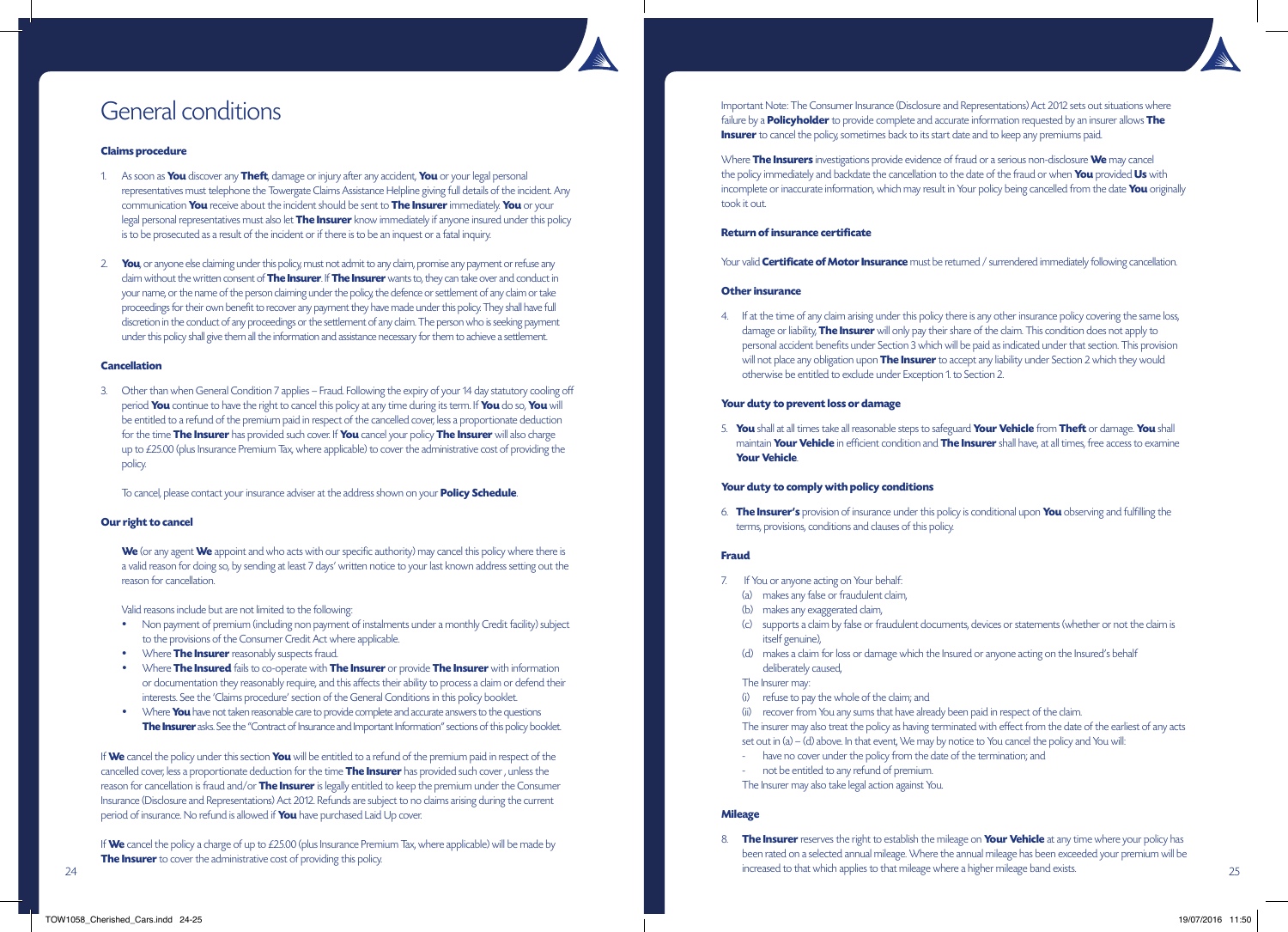### **Renewing Your Insurance**

- 9. **Your** insurance adviser will contact **You** before your renewal date and will either:
	- 1. give **You** an opportunity to renew your insurance for a further year and tell **You**:
		- about any changes we are making to the terms and conditions of **Your** policy;
		- to review your circumstances and consider whether this insurance continues to meet **Your** needs;
		- to check that the information **You** have provided **us** with is still correct, and tell us if anything has changed; and
		- the price for the next year.

If you wish to make any changes at renewal, please contact **Your** insurance adviser.

### Or

- 2. let **you** know that we are unable to renew **your** insurance. Reasons why this may happen include but are not limited to the following:
	- when the product is no longer available; or
	- when **we** are no longer prepared to offer **you** insurance for reasons such as:
		- **we** reasonably suspect fraud;
		- **Your** claims history;
		- we have changed our acceptance criteria;
		- **you** are no longer eligible for cover; and/or
		- where **you** have not taken reasonable care to provide complete and accurate answers to the questions we ask. See the "Important Notice - Information and changes **Your** insurer needs to know about" (page 8) section within this document.

A cooling off period (14 days from renewal of the contract or the day on which you receive your renewal documentation, whichever is the later) applies at the renewal of your insurance. Please read "Your Right to Cancel" which is on page 5 in your policy booklet which explains how this works.

#### **Information your Insurer needs to know about**

10. **You** must take reasonable care to provide complete and accurate answers to the questions **We** ask when **You** take out, make changes to, and renew your policy.

If the information provided by **You** is not complete and accurate:

- **The Insurer** may cancel your policy and refuse to pay any claim, or
- **The Insurer** may not pay any claim in full, or
- **The Insurer** may revise the premium and/or change the compulsory **Excess**, or
- the extent of the cover may be affected.

### **Car sharing and insurance**

If **You** receive a contribution as part of a car sharing arrangement involving the use of any **Vehicle** insured under this policy for carrying passengers for social or similar purposes, **The Insurer** will not consider this to be carrying passengers for hire or reward provided:

- the **Vehicle** is not built or adapted to carry more than eight passengers (excluding the driver).
- the passengers are not being carried in the course of a business of carrying passengers.
- the total contributions received for the journey concerned do not involve an element of profit.

#### **Important**

If **Your Vehicle** is used under a car sharing arrangement and there is any doubt as to whether this arrangement is covered by the terms of your policy **You** should immediately contact **The Insurer** for confirmation.

# Complaints procedure

### **Additional covers – Refund of Premiums**

Where **You** have purchased additional cover options with this policy, there is no refund available on these additional covers if they are subsequently removed after the statutory cancellation period.

### **Policy Adjustments**

A charge of up to £25.00 (plus Insurance Premium Tax, where applicable) will be made for any adjustments **You** make to your policy.

# **Our Promise of Service**

Our goal is to give excellent service to all our customers but **We** recognise that things do go wrong occasionally. We take all complaints **We** receive seriously and aim to resolve all our customers' problems promptly. If **You** have any cause to complain, please follow the instructions below:

If your complaint is about the service **You** received from your broker **You** should direct the complaint to this broker.

If your complaint is about the service **You** received from **Us You** should direct the complaint to:

The Managing Director Towergate Underwriting Cherished Car Upton Road Poole Dorset BH17 7AG

If your complaint relates to a claim that is/has been handled by **The Insurer**, you should direct the complaint to:

Aviva Claims Thomas Street, Stretford, M32 0HX

### **What will happen if you complain**

**We** will acknowledge your complaint promptly. **We** aim to resolve all complaints as quickly as possible.

Most of our customers' concerns can be resolved quickly but occasionally more detailed enquiries are needed. If this is likely, **We** will contact **You** with an update within 4 weeks of receipt and give **You** an expected date of response.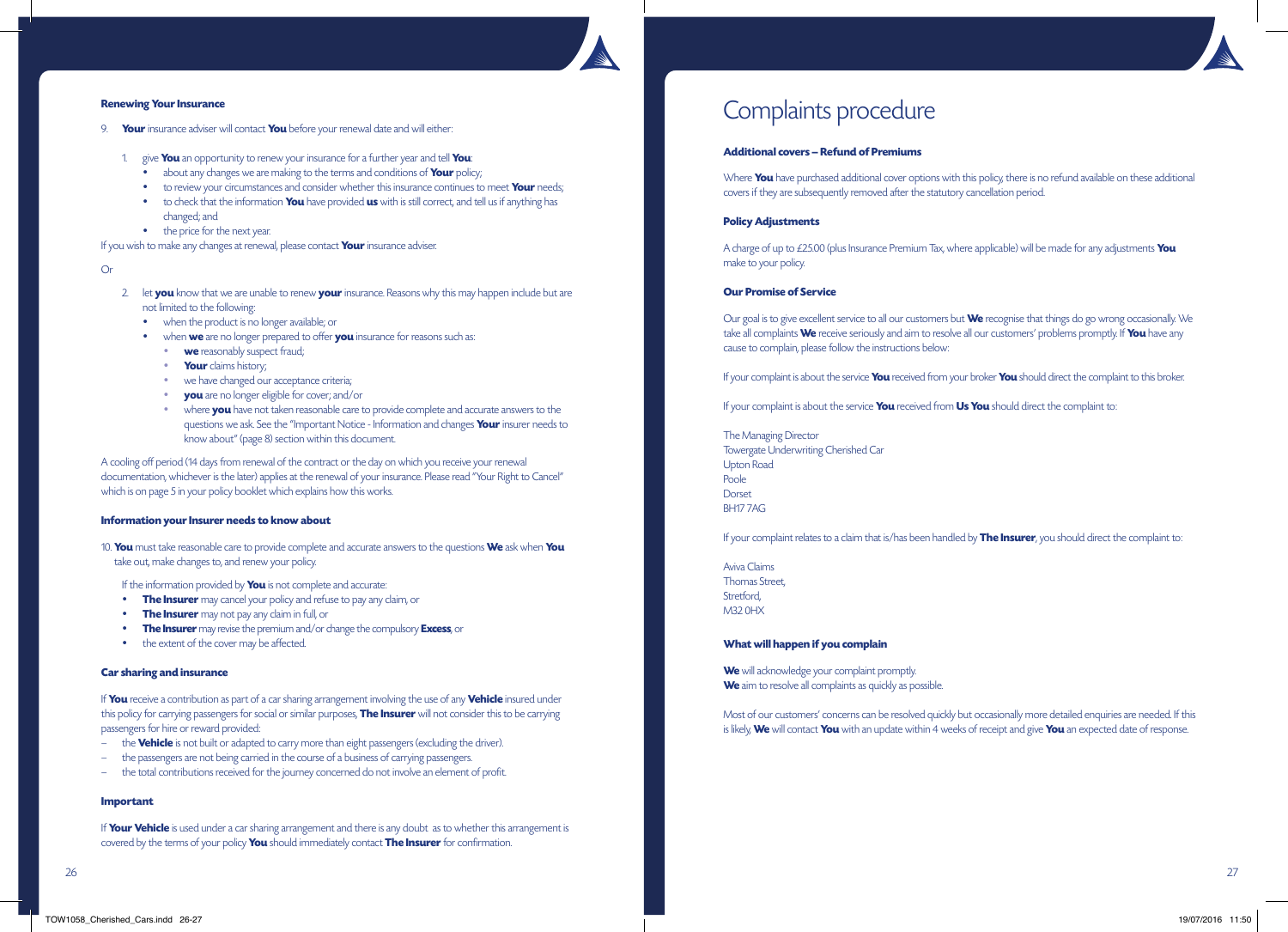# **What to do if you are unhappy**

If **You** are unhappy with the outcome of your complaint **You** may refer the matter to the Financial Ombudsman Service at:

The Financial Ombudsman Service Exchange Tower London E14 9SR

Telephone: 0800 023 4567

Or simply log on to their website at www.financial-ombudsman.org.uk

Whilst **We** and **The Insurer** are bound by the decision of the Financial Ombudsman Service, **You** are not. Following the complaints procedure does not affect your right to take legal action.

# UK and European Breakdown Assistance

This cover is underwritten by Inter Partner Assistance SA (IPA), which is fully owned by the AXA Assistance Group. Inter Partner Assistance is a Belgian firm of Avenue Louise, 166 bte1, 1050, Brussels, which has a branch office in the UK. Authorised by the Belgian National Bank and subject to limited regulation by the Financial Conduct Authority and Prudential Regulation Authority. Details about the extent of our regulation by the Financial Conduct Authority and Prudential Regulation Authority are available from us on request. IPA's registered address in the UK is The Quadrangle, 106-118 Station Road, Redhill, Surrey, RH1 1PR. (Company number FC008998)

AXA Assistance (UK) Limited operates the 24-hour motoring assistance helpline.

This insurance is governed by the laws of England and Wales.

## **Important information**

This document sets out the terms and conditions of your cover and it is important that you read it carefully. There are different levels of cover available. The cover you hold will be set out in the accompanying policy schedule. If changes are made, these will be confirmed to you separately in writing.

Each section of cover explains what is and is not covered. There are also general exclusions (things that are not included) that apply to all sections of the cover, and there are general conditions that you must follow for the policy to work.

### **Meaning of words**

Wherever the following words and phrases appear in bold in this document and in this document, they will always have the following meanings.

### **1. We, Us, Our**

 Inter Partner Assistance SA and AXA Assistance (UK) Ltd both of The Quadrangle, 106-118 Station Road, Redhill, Surrey RH1 1PR, UK.

In the Data Protection Act section of this policy '**We**' also means (insert client name)

### **2. Vehicle Policy**

 This policy covers breakdown assistance for the specific **Vehicle**(s) shown on **Your** policy schedule. These are the only **Vehicle**(s) that this cover applies to.

### **3. You, Your, Driver**

 Respectively, the policyholder(s) named on the schedule or any person driving an insured **Vehicle**, and any passengers in the insured **Vehicle.** (**We** will only assist up to seven people including the **Driver**.)

### **4. Vehicle(s)**

- Vehicle means the private car which is:
- no longer than 5.1 metres;
- no heavier than 3,500 kilograms
- not higher than 1.95 metres;
- no wider than 2.1 metres
- shown on your policy schedule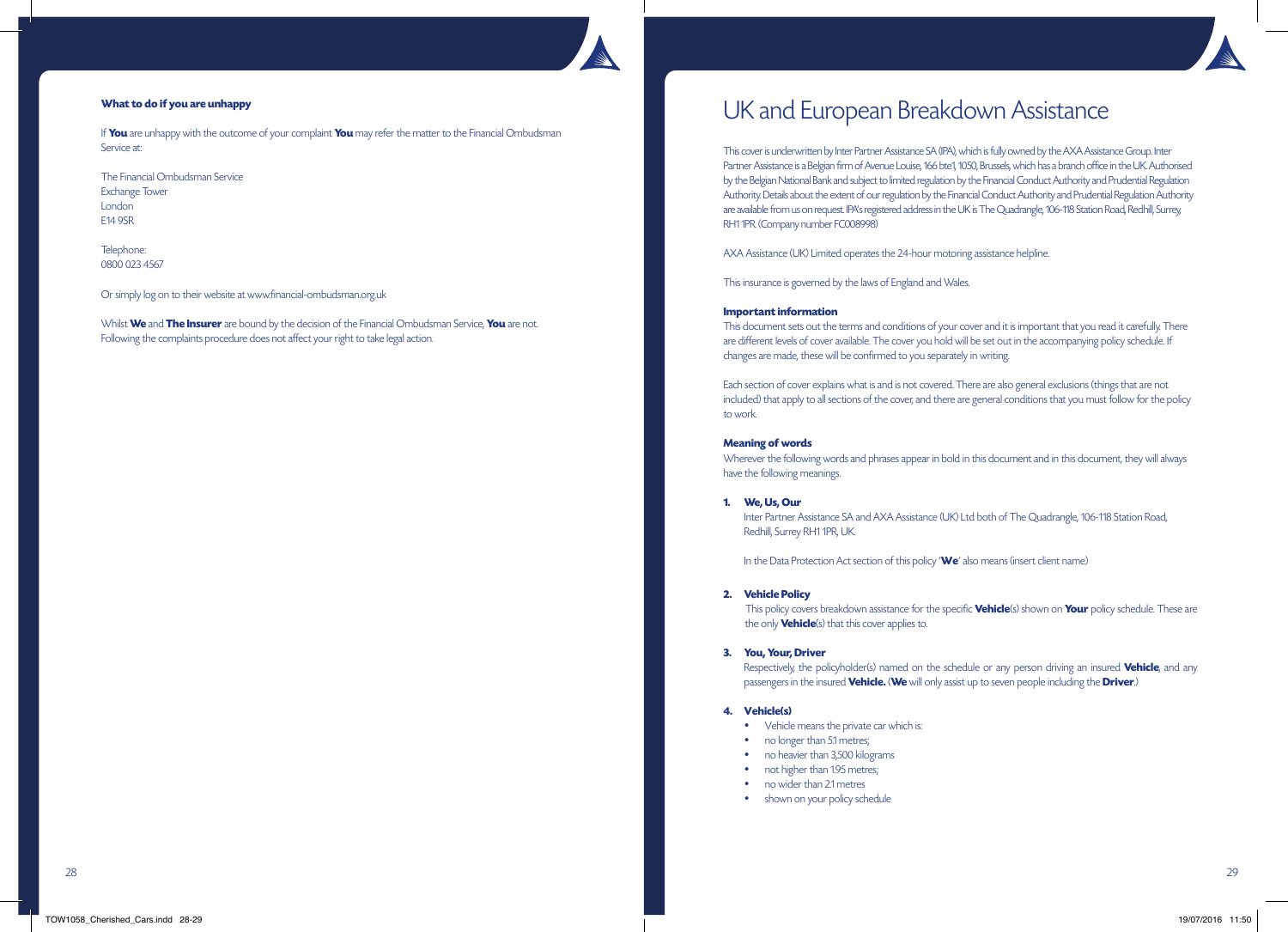If the **Vehicle You** are in breaks down while **You** are towing a caravan or trailer, **We** will recover the **Vehicle** and the caravan or trailer, as long as the caravan or trailer is not more than:

- 8 metres long;
- 3 metres high; and
- 2.25 metres wide.

 The **Vehicle You** are travelling in must carry a serviceable spare tyre and wheel, and a key that will let **Us** remove a wheel secured by wheel nuts for the **Vehicle**, caravan or trailer, if it is designed to carry one.

### **5. Your Home**

 The last address (in the UK) **You** gave Towergate Underwriting Cherished Cars as being where **You** permanently live or where **You** keep **Your Vehicle**.

# **6. Breakdown**

Not being able to use the **Vehicle** because of:

- a mechanical breakdown;
- an accident:
- vandalism;
- a fire;
- a theft or an attempted theft;
- a flat tyre;
- a flat battery; or
- it having no fuel
- misfuelling

### **7. Territorial Limits**

UK: Great Britain, Northern Ireland, the Isle of Man and the Channel Islands.

### **8. Period of cover**

The period of time which the insurance applies to and that is shown on **Your** policy schedule.

# **The cover provided under each section is subject to the General Exclusions and General Conditions detailed in sections D and E**

### **How to claim**

To get UK emergency help phone: **0344 892 2841,** to get help from abroad phone **0044 (0) 1737 826036**

PLEASE NOTE THAT **YOU** MAY INCUR A CHARGE IF **YOU** USE A MOBILE PHONE TO CALL

Text messaging is available for use by deaf, hard of hearing or speech-impaired customers. Please text the word "breakdown" to 44(0) 7624 808 266

- **You** should have the following information available:
- The **Vehicle**'s registration number.
- **Your** name, home postcode and contact details.
- **Your** policy number.
- The make, model and colour of the **Vehicle**.
- The location of the **Vehicle**.
- An idea of what the problem is.
- SOS Box number (where applicable).

### **Help on motorways**

If **you** break down on the motorway, go to the nearest SOS emergency phone box. Ask the police to contact the 24-hour emergency helpline on the above number.

**You** will only be able to claim the services **We** provide by contacting the emergency helpline number.

# **Section A – Roadside Assistance**

The cover in this section will only apply if premium has been paid.

### **What is covered**

- If the **Vehicle** breaks down more than 1 mile from **Your** home, **We** will arrange and pay for a breakdown **Vehicle** to come to the **vehicle** (for up to one hour) to try to get it working again.
- If the **Vehicle** cannot be made safe to drive at the place **You** have broken down, **We** will arrange and pay for the **Vehicle**, the **Driver** and up to six passengers to be taken to a suitable local garage (normally within 15 miles) for it to be repaired. **You** must pay the costs of any repairs.

## **What is not covered**

- A **Breakdown** at or within 1 mile from **Your Home.**
- Anything mentioned in the general exclusions. (Please see Section C.)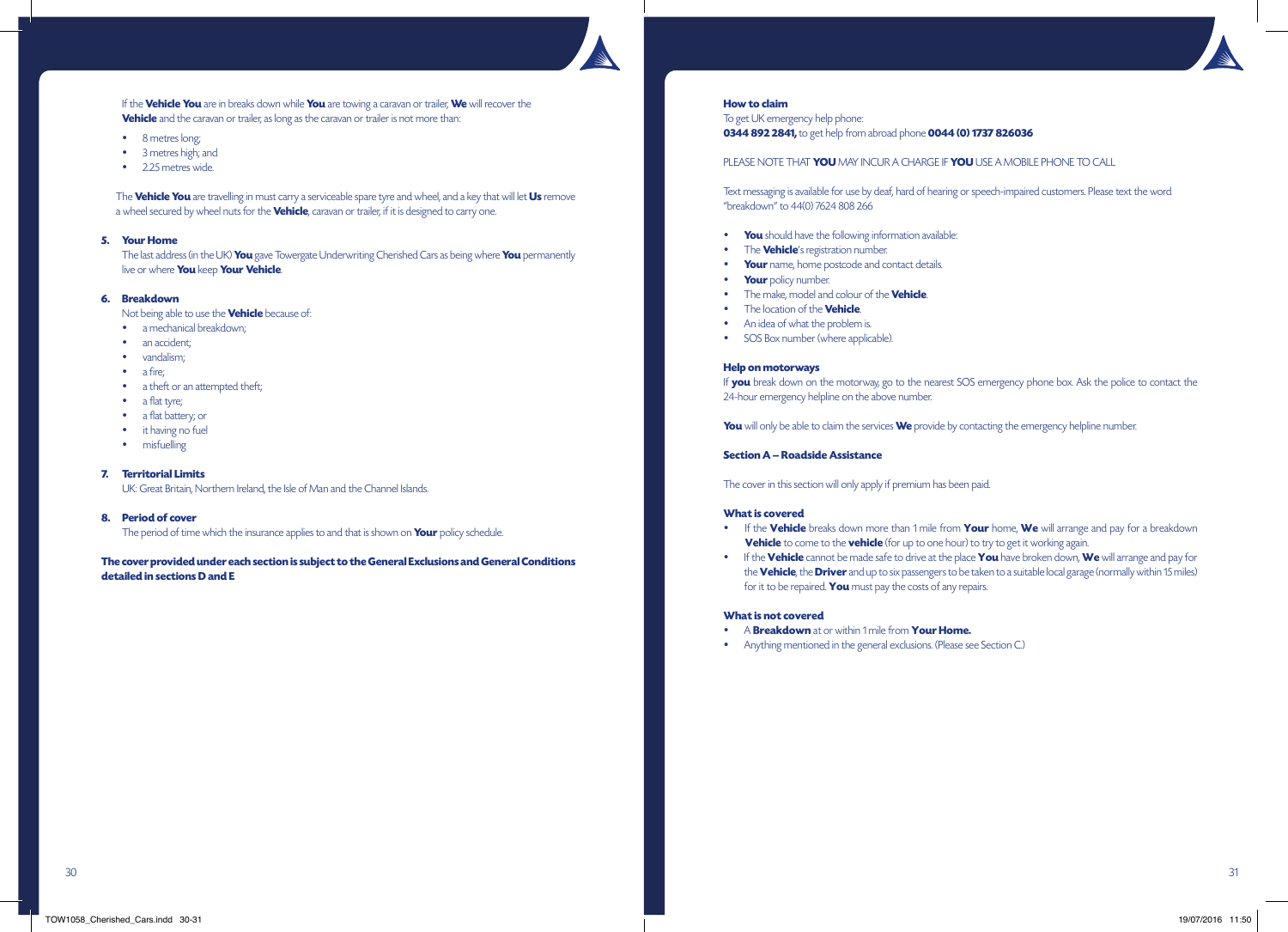### **Section B – Nationwide recovery in the UK**

The cover in this section applies in addition to the cover shown in Section A. It will only apply if it is shown on **Your** current policy schedule.

### **What is covered**

If the **Vehicle** cannot be made safe to drive at the place **You** have broken down, and cannot be repaired the same day at a suitable local garage, we will arrange and pay for one of the following options, whichever is most suitable for you, taking your circumstances into account.

**Option 1: nationwide recovery: We** will take the **Driver** and up to six passengers, together with the **Vehicle**, at **your** request, to either where **You** were originally travelling to or **Your** home address. **We** will then arrange for the **Vehicle** to be taken to a suitable repairer for it to be repaired at **Your** cost, provided this can be done in one journey.

**Option 2: overnight accommodation: We** will pay the costs for bed and breakfast for one night only. We will pay up to £40 for each person (up to a maximum of £160).

**Option 3: 24-hour UK hire vehicle: We** will pay for a hire **Vehicle** (with an engine of up to 1600cc, for up to 24 hours.) **You** will be responsible for returning the hire **Vehicle** and collecting **Your** repaired **Vehicle**. **You** must meet the conditions of the hire-car company to be able to hire a car.

### **Emergency Driver:**

In addition to the benefits above, if the **Driver** cannot drive because of an injury or illness acquired during a journey, and there is no one else able or qualified to drive the **Vehicle**, **We** will provide, and pay for, a driver to finish the journey or return the **Vehicle** and passengers to the place **You** were originally travelling from. **You** will need to provide a medical certificate for the **Driver** before **We** provide this benefit.

### **What is not covered**

- A breakdown at or within 1 mile from **Your Home**
- Anything mentioned in the general exclusions. (Please see section D.)

#### **Section C – European Breakdown**

The cover in this section applies in addition to the cover shown in Sections A and B. It will only apply if it is shown on **Your** current policy schedule.

### **C1 - Before travel abroad starts**

The benefits shown under section C4 below also apply in the UK, as long as **You** break down during **Your Journey**.

### **C2 - Help at the roadside and towing in Europe**

- If **Your Vehicle** breaks down, **We** will arrange and pay for a breakdown **Vehicle** to come to where the **Vehicle** is for up to one hour to try to get the **Vehicle** working again.
- If **Your Vehicle** cannot be made safe to drive at the place **You** have broken down, **We** will arrange and pay for **Your Vehicle**, the **Driver** and up to six passengers to be taken to a suitable local garage (normally within 15 miles) for it to be repaired. **You** must pay the costs of any repairs.
- After the theft or attempted theft of the **Vehicle** or its contents, **We** will pay the costs of repairing the damage or pay for replacement parts up to £200, which are needed for emergency roadside repairs to make **Your Vehicle** secure.

#### **What is not covered**

- **We** will not pay any amounts for making the **Vehicle** secure once **You** have returned to the UK
- Anything mentioned in the general exclusions. (Please see section D.)

### **C3 - Delivering replacement parts**

### **What is covered**

If replacement parts are not available locally to repair the **Vehicle** after a breakdown, **We** will arrange and pay to have the parts delivered to **You** or an agreed place as quickly as reasonably possible.

#### **What is not covered**

- The actual cost of replacement parts and any customs duty. **You** must pay us this using a credit card or debit card or any other payment method **We** agree is suitable.
- Any amount for getting parts, if the replacement parts can be bought locally.
- Anything mentioned in the general exclusions. (Please see section D.)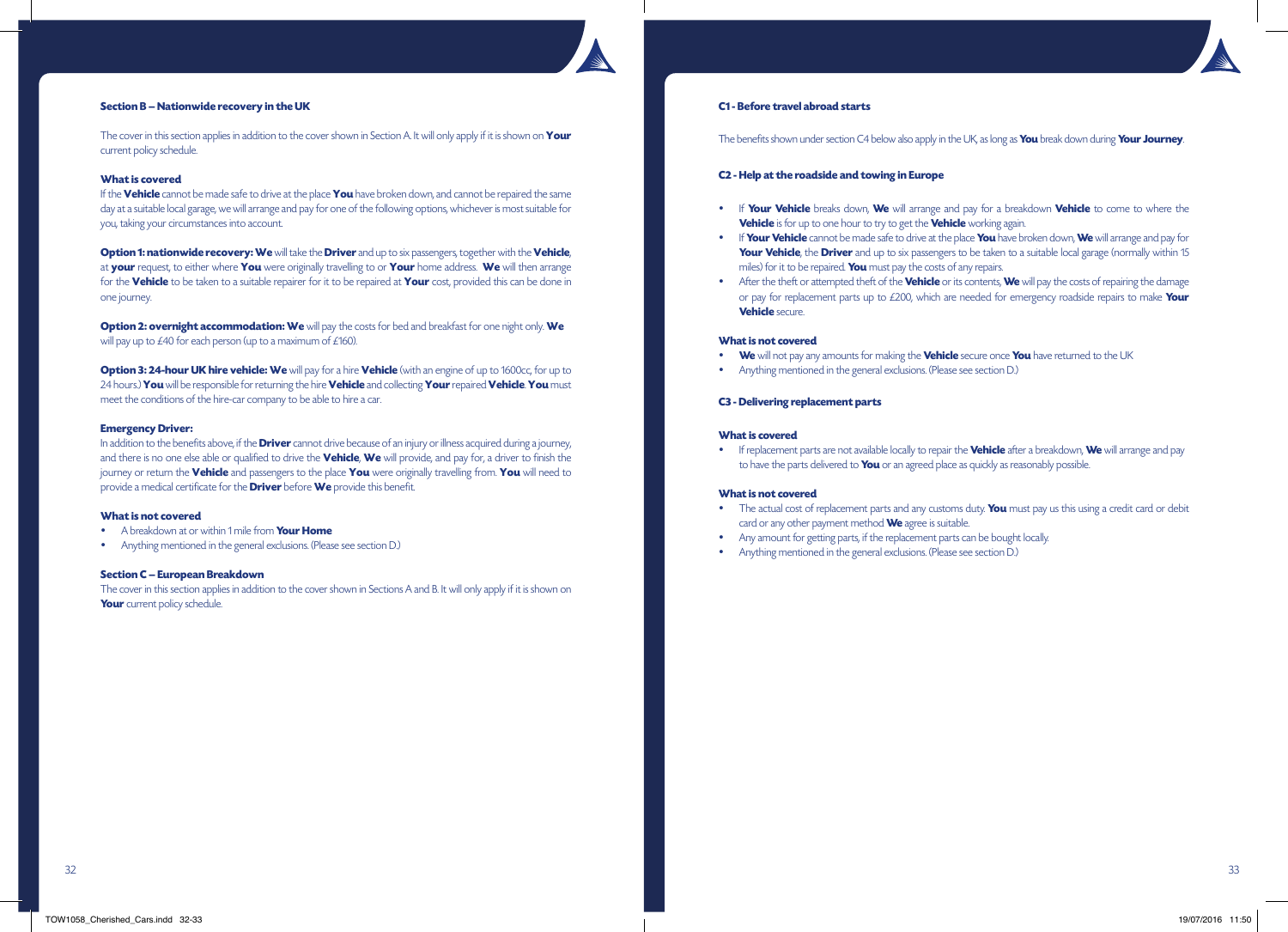

# **C4 - Not being able to use your vehicle**

# **What is covered**

If during **Your** journey **Your Vehicle** breaks down and it is not safe to drive, and it will take at least eight hours to repair, or if it is stolen and not recovered within eight hours, we will arrange and pay for one of the following options, whichever is most suitable for you, taking your circumstances into account.

- To move **You**, **Your** passengers and luggage to where **You** were originally travelling to, and then, once **Your Vehicle** has been repaired, take **You** back to **Your Vehicle** or bring **Your Vehicle** to **You**: or
- $\bullet$  The cost of hiring another car while **your vehicle** is being repaired. We will pay up to £70 a day and £750 in total, as long as **you** are able to meet the conditions of the hire-car company: or
- **We** will pay for bed and breakfast costs of up to £40 for each person each day (£500 in total for everyone in **Your** group) while **Your Vehicle** is being repaired, as long as **You** have already paid for **Your** original accommodation and **You** can't get **Your** money back.

# **What is not covered**

- The cost of fuel or lubricants **You** use in the hire **Vehicle**.
- Replacement parts
- Any insurance **You** have to pay to the hire-car company.
- Anything mentioned in the general exclusions. (Please see section D.)

# **C5 - If you become ill or injured and can't drive**

# **What is covered**

 If, during the **Journey**, the **Driver** cannot drive because of an injury or illness, and there is no one else able or qualified to drive the **Vehicle**, **We** willprovide, and pay for, a driver to finish the **Journey** or return the **Vehicle** and passengers to the place **You** were originally travelling from. **You** will need to provide a medical certificate for the **Driver** before **We** provide this benefit.

# **What is not covered**

Anything mentioned in the general exclusions. (Please see section D.)

# **C6 - If you can't use your own Vehicle to get home**

# **What is covered**

If after a **Breakdown Your Vehicle** is still not repaired or safe to drive when it is time for **You** to go **Home**, **We** will pay for suitable transport to get **You**, **Your** passengers and **Your** luggage to **Your Home**, and up to £150 towards other travel costs in the UK while **You** wait for **Your** own **Vehicle**. We will also pay storage charges (up to £100) while **Your Vehicle** is waiting to be repaired, collected or taken to the UK.

We will then will arrange and pay for one of the following options, whichever is most suitable for you, taking your circumstances into account

- take **Your Vehicle** to **Your Home** or **Your** chosen repairer in the UK or
- pay the cost of one rail or sea ticket (or an air ticket if the rail or sea trip would take more than 12 hours) for **You** to go to get **Your Vehicle** once it has been repaired.

# **What is not covered**

- Any costs **You** would have paid anyway for travelling **Home**.
- The costs of returning **Your Vehicle** to the UK if **We** believe that the cost of doing so would be greater than the market value of **Your Vehicle** in the UK, after the breakdown.
- The costs of returning **Your Vehicle** to the UK if repairs can be done locally and **You** are not willing to allow this to happen.
- Anything mentioned in the general exclusions. (Please see section D.)

# **Section D – General exclusions that apply to all parts of this policy**

- 1. Any **Breakdown** that happens during the first 24 hours after **You** take out cover for the first time, except for benefits shown under section A, which are available immediately.
- 2. The cost of fuel or any spare parts needed to get the **Vehicle** working again, or any costs that arise from not being able to get replacement parts. **You** will be responsible for the cost of draining or removing contaminated fuel.
- 3. The cost of paint-work and other cosmetic items.
- Labour costs for more than one hour of roadside help.
- 5. The cost and guaranteeing the quality of repairs when the **Vehicle** is repaired in any garage the **Vehicle** is taken to.
- 6. Any costs for **Vehicles**, which have not been maintained and used in line with the manufacturer's recommendations.
- 7. Any call-out or recovery costs in the UK after a **Breakdown** where the police or other emergency services insist on the **Vehicle** being picked up immediately by another organisation. **You** will have to pay any fees to store or release the **Vehicle**.
- 8. Any toll or ferry fees incurred by the **Driver** or the driver of the **Recovery Vehicle**.
- Help or recovery if the **Vehicle** is partly or completely buried in snow, mud, sand or water.
- 10. Damage or costs that arise from us trying to get into the **Vehicle** after **You** have asked for help.
- 11. Losses of any kind that comes from providing, or delaying providing, the services this cover relates to. (for example, a loss of earnings, the cost of food and drink and costs **We** have not agreed beforehand.)
- 12. Loss or damage to personal possessions **You** leave in **Your Vehicle**.
- 13. Moving animals. **We** will decide whether or not to move any animal from the **Vehicle**, and if **We** agree to do this it will be completely at **Your** own risk and cost.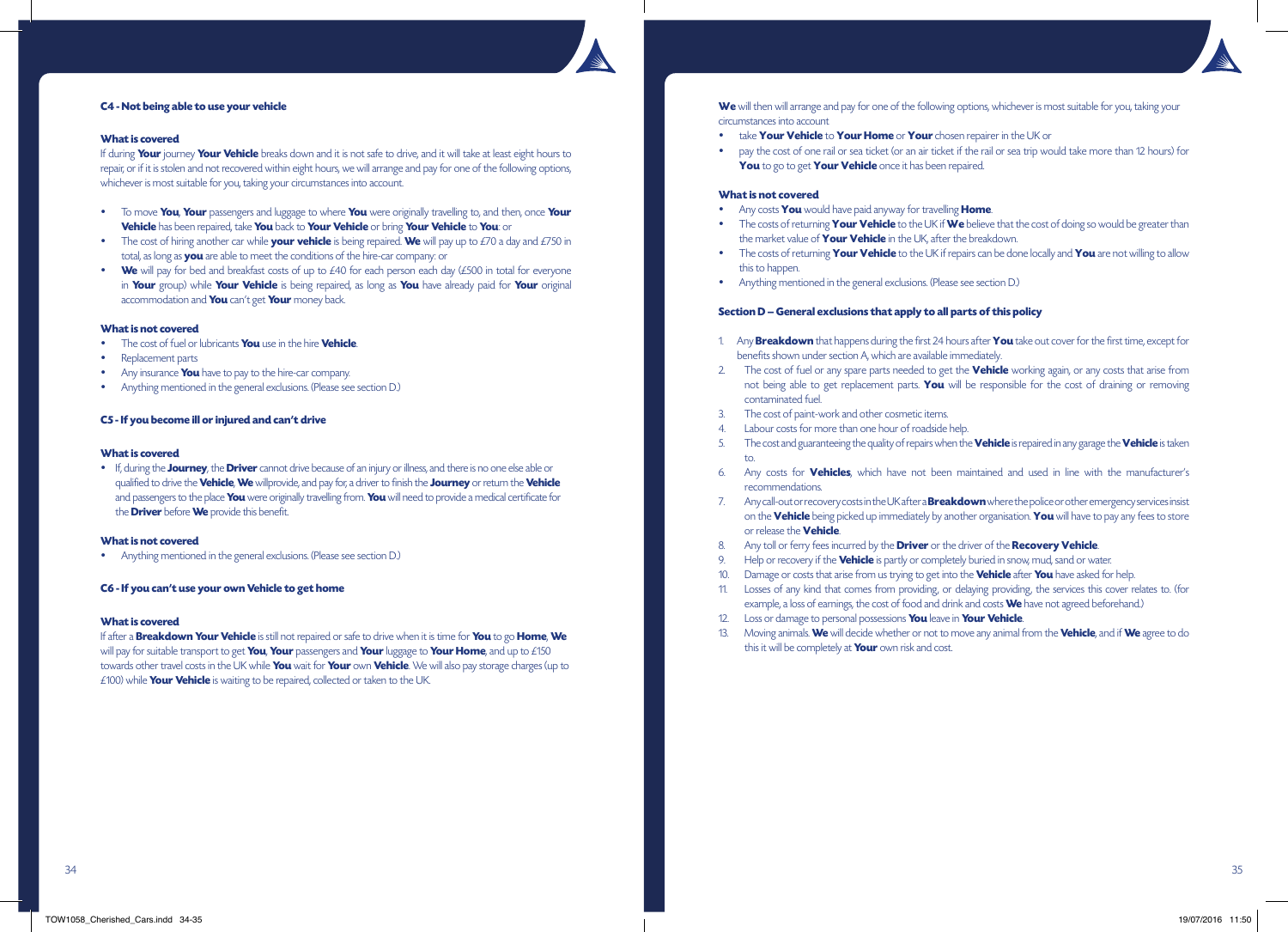

- 14. Any costs for **Vehicles** that have broken down or were not safe to drive when cover was taken out.
- 15. The costs of getting a spare wheel or tyre for a roadside repair if the **Vehicle** does not have one. **We** will not pay the costs of arranging for a wheel that is secured by locking wheel nuts to be removed, if the **Driver** is not able to provide a key to do this. This does not apply if the **Vehicle** is not designed to carry a spare wheel.
- 16. Any costs if the **Vehicle** has been altered for, or is taking part in, racing, trials or rallying.
- 17. Any cost that **You** can get back under any other insurance policy or under the service provided by any motoring organisation.
- 18. Recovering the **Vehicle** when it is carrying more than a **Driver** and the recommended number of passengers according to the manufacturers' specifications, if there is more weight in the **Vehicle** than it was designed to carry or **You** are driving on unsuitable ground.
- 19. Recovery or help if the **Vehicle** is heavier than 3,500 kilograms, longer than 5.1 metres, higher than 1.95 metres or wider than 2.1 metres.
- 20. Recovery or help if **You** are hiring the **Vehicle** out to carry people in return for money, unless **We** have agreed this with **You**.
- 21. Recovery or help if the vehicle is being used to carry commercial goods. Any claim that comes from:
	- any person driving the **Vehicle**, if **You** know they do not have a valid licence to drive in the UK; or
	- any person driving the **Vehicle**, if they are not authorised by **You** to drive the **Vehicle** or are not keeping to the conditions of their driving licence.
- 22. Any claim that comes from a poor-quality repair or a repair that has been attempted without our permission during the same trip.
- 23. Any loss or damage caused to the **Vehicle** or any loss or cost arising from or contributed to by:
- 24. ionising radiation or radioactive contamination from any nuclear fuel or from any nuclear waste which results from burning nuclear fuel; or the radioactive, toxic, explosive or other dangerous properties of any nuclear machinery or any part of it.
- 25. Loss or damage caused by war, revolution or any similar event. Delays or failure in delivering service to you due to any extraordinary event or circumstance which are outside our reasonable control, such as severe weather conditions.

 Mobile phone, phone call and postage costs are not covered under **Your** policy in any circumstances. In the event of misfuelling you will be entitled to recovery only as specified in Section A.

### **Section E – General conditions applying to all parts of this policy**

1. The **Vehicle** must be permanently registered in the UK and, if appropriate, have a current MOT certificate and valid road fund licence/tax disc on display.

 The **Vehicle** should be kept in a good condition and have been serviced regularly in line with the manufacturer's recommendations. If **We** arrange for temporary roadside repairs to be carried out after damage to the **Vehicle**, or **We** take the **Vehicle** to **Your** chosen place, **We** will not be legally responsible for any more help in the same incident.

- 2. **We** will not pay **You** any benefit unless **You** contact us using the emergency phone numbers provided. **You** must not try to contact any agent or repairer direct**.**
- 3. **You** are responsible for keeping **The Vehicle** and its contents safe, unless **You** are not able to or **You** have an arrangement with **Us** or **Our** agent. **You** must be with the **Vehicle** at the time **We** say **We** expect to be there.
- 4. **You** must quote **Your** policy number when **You** call for help and have the relevant documents needed by the repairer, recovery specialist or **Our** chosen agent.
- 5. **You** will have to pay the cost of moving the **Vehicle** or a repair **Vehicle** coming out to **You** if, after asking for help which **You** are entitled to, the **Vehicle** is moved or repaired in any other way.
- 6. **We** are not responsible for any actions or costs of garages, recovery firms or emergency services carrying out work or acting on **Your** instructions or the instructions of any person acting on **Your** behalf.
- 7. If **We** pay a claim under any cover provided by this insurance, **We** will be entitled to ask for all reasonable help from **You** to take action in **Your** name to get back **Our** costs from another organisation.
- 8. The **Vehicle** must carry a serviceable spare tyre and wheel for the **Vehicle** and any caravan or trailer attached to the **Vehicle**. This condition does not apply if the **Vehicle** is not designed to carry a spare wheel.
- 9. **We** have the right to choose a suitable garage that is able to carry out a repair, which **You** must pay for, as long as the garage can carry out the repairs within the specified time limits.
- 10. Where **You** agree to a temporary roadside repair, **You** will be responsible for any costs and/or any damage to the **Vehicle You** incur if **You** continue to drive the **Vehicle** as if a permanent repair had been carried out. **You** acknowledge that a temporary roadside repair is intended only to re-mobilise the **Vehicle** so it may be driven to a suitable facility to enable a permanent repair to be carried out.
- 11. If the **Vehicle** needs to be taken to a garage after a **Breakdown**, the **Vehicle** must be in a position that makes it reasonable for a recovery vehicle to pick it up. If this is not the case, **You** will have to pay any specialist recovery fees.
- 12. **You** will have to pay for any parts or other products used to repair the **Vehicle**.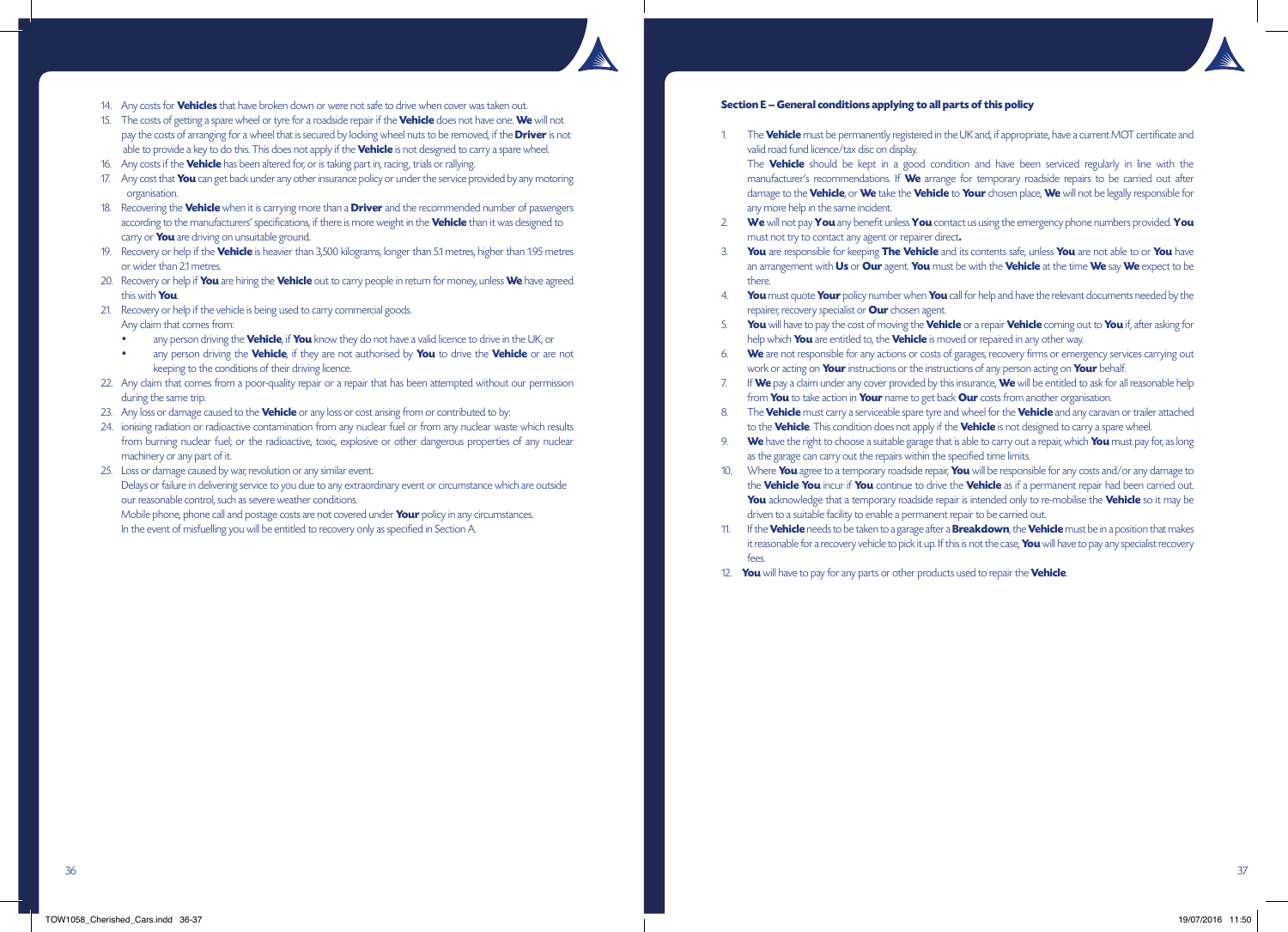- 13. **We** will not arrange for help if **We** think that it would be dangerous or illegal to repair or move the **Vehicle**.
- 14. During any 12-month period **We** will not be responsible for more than two claims which arise from a common fault on the same **Vehicle**. **We** will not be responsible for more than five claims in total for a **Vehicle Policy**. If **You** need our help more than the number of claims allowed on **Your** policy in a 12 month period of cover or more than twice for the same fault on the same **Vehicle**, **You** will have to pay for the services **We** provide. **We** will ask for a credit-card number or debit-card number before **We** help **You**.
- 15. If **You** are covered for **Breakdown** by any other insurance policy or warranty,**You** must tell **Us**.
- 16. If **You** are not willing to accept **Our** decision or **Our** agents' decision on the most suitable type of help, **We** will not pay more than £100 for any one breakdown and **You** will be responsible for any additional costs incurred in the recovery and/or repair of **Your Vehicle.**
- 17. **We** cannot guarantee that hire cars will always be available and **We** are not responsible if they are not available. **We** will do our best to arrange a **Vehicle** of the same size as **Yours**, but **We** cannot guarantee that there will be towbars, bike racks, roof boxes, or other accessories included. **You** must meet the conditions of a hire-car company to hire a vehicle.
- 18. This insurance contract is between **You** and **Us**. Any person or company who is not party to this insurance policy has no right under the Contracts (Right of Third Parties) Act 1999 to enforce any condition of this insurance policy. This does not affect any other rights another organisation has apart from under that Act.

### **Our promise**

**We** want to give **You** the best possible service. If **You** are not happy with **Our** service, the procedure below explains what **You** should do:

# **Complaints procedure**

**You** can write to the Quality Manager at: Quality Manager, Inter Partner Assistance SA, The Quadrangle, 106-118 Station Road, Redhill, Surrey, RH1 1PR, UK. Or, **You** can phone 01737 815 215

If it is impossible to reach an agreement, **You** may have the right to make an appeal to the Financial Ombudsman Service by writing to: Financial Ombudsman Service Exchange Tower, London E14 9SR Or, **You** can phone 0800 023 4567

**We** are a member of the Financial Services Compensation Scheme (FSCS). The FSCS offers protection for customers of financial services firms. **You** can get more information at www.fscs.org.uk.

### **Data Protection Act**

We will keep details of **You, Your Breakdown** cover and claims to help **Us** deal with **Your** claims, prevent and detect fraud, money laundering or similar activity. **We** will use this information in line with the Data Protection Act 1998.

Upon payment of a statutory fee **You** can request a copy of the information that **We** hold about **You**. To request this, please write to:

Data Protection Officer Inter Partner Assistance SA, The Quadrangle, 106-118 Station Road, Redhill, Surrey, UK RH1 1PR,

Please let us know if **You** think any information **We** hold about **You** is inaccurate, so that **We** can correct it. The information **We** hold about **You** is confidential. **We** will only ever disclose it to another party with **Your** consent, for the purposes of contacting **You** about other products or services, if the law requires **Us** to disclose it and/or to **Our** agents providing services to **You.**

We monitor and record phone calls to help maintain **Our** quality standards and for security purposes.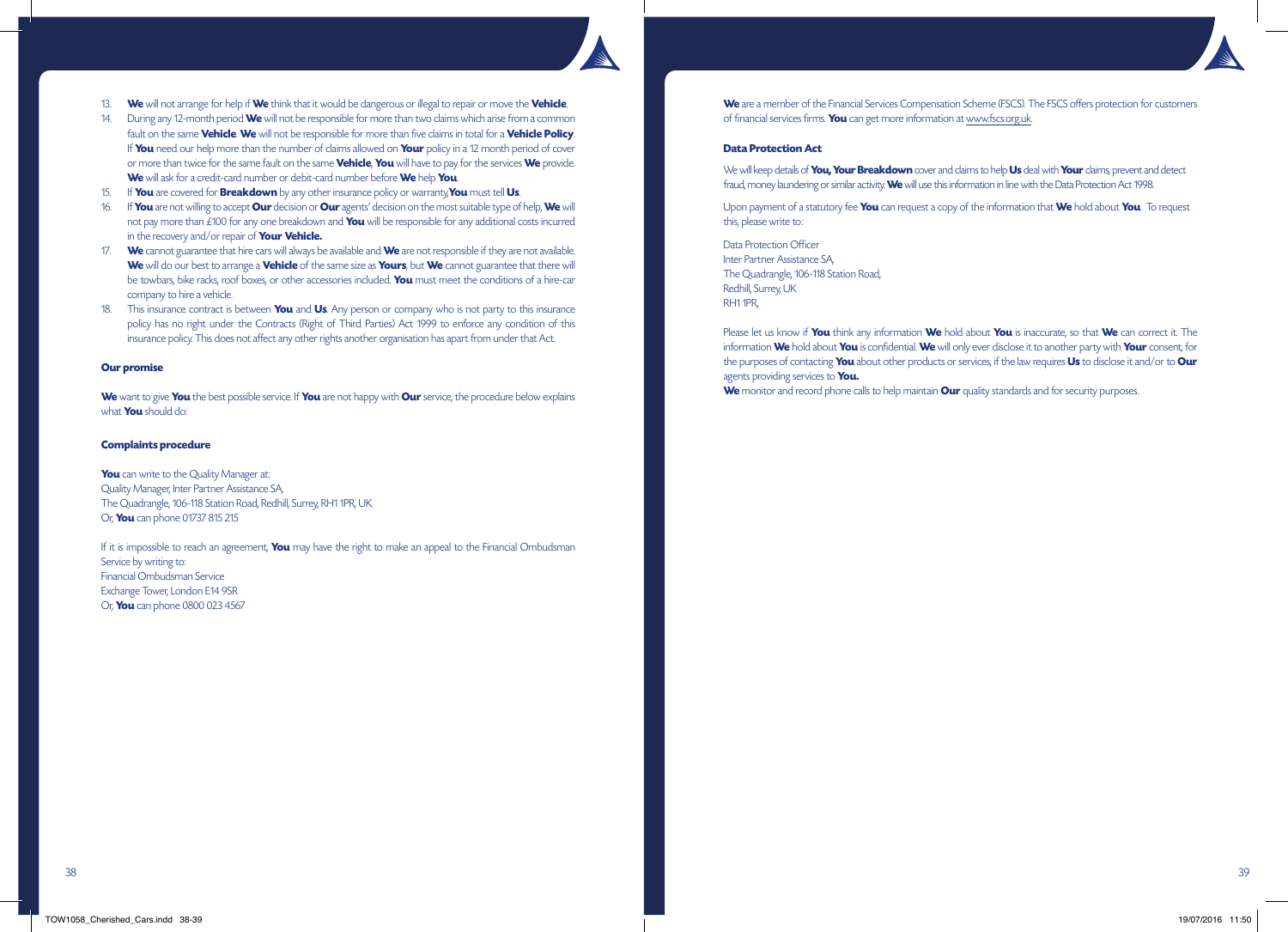# Policy Endorsements

Please check your **Policy Schedule** to see which of these **Endorsements** apply to your policy.

# **Endorsement AV1 – Agreed Value**

In the event of any **Theft** or damage to the **Vehicle** (including any **Accessories** and spare parts on the **Vehicle**), subject to the policy **Excess** being deducted **The Insurer** will pay the amount stated in the **Policy Schedule** as representing the value of **Your Vehicle** if the **Theft** or damage is insured under this policy.

# **Endorsement AW1 – Annual Wedding Use**

The policy is extended to include use for Hire and Reward in connection with any wedding for which the **Policyholder** may be paid. This use is intended to provide an income to support the upkeep of the **Vehicle** and is not available to chauffeurs, private hire operators or any occupation in connection with the motor trade, or where the provision of vehicles is the Policyholders main source of income.

# **Endorsement BD1 – UK & European Breakdown Assistance**

The breakdown assistance section of this policy is inoperative.

# **Endorsement C23 – Immobilisation Warranty**

**The Insurer** will not provide cover under your policy in respect of **Theft** of **Your Vehicle** unless: a) It is fitted with an approved immobilisation device which has been notified to **Us** and a copy of the Installation Certificate has been sent to **Us**.

b) The device was activated and working effectively at the time of the **Theft**.

c) All keys to activate / deactivate the immobilisation device fitted to **Your Vehicle** are submitted intact to **Us**.

# **Endorsement C24 – Garaging Warranty**

Cover provided by your policy will not apply in respect of **Theft** / or damage to **Your Vehicle** caused directly by **Theft,** or malicious damage between the hours of 10.00pm and 6.00am unless **Your Vehicle** is kept in a locked and secured building and **Your Vehicle** is: a) At your private dwelling place

or

b) At any other address specifically agreed by **Us**. This only applies if **Your Vehicle** is within mile radius of a) or b)

# **Endorsement C25 – Tracker Warranty**

**The Insurer** will not provide cover under your policy in respect of **Theft** of **Your Vehicle** unless:

a) It is fitted with an approved tracking device

- $\mathcal{O}_{\mathcal{T}}$
- b) The device was activated  $\varnothing$  working correctly at the time of the **Theft**

## **Endorsement CH0 – Accidental damage fire and theft only**

The Insurance provided by this policy in connection with the Insured **Vehicle** is suspended other than Section 1 (**Theft** or damage to **Your Vehicle**).

## **Endorsement CH1 – 1500 miles maximum**

The Insurance cover provided by this policy in connection with the Insured **Vehicle** is restricted to 1500 miles per **Period of Insurance**. If it is established following a claim that the Insured **Vehicle** has exceeded 1500 miles during the **Period of Insurance** there will be no cover provided under Section 1 (**Theft** or damage to **Your Vehicle**).

# **Endorsement CH2 – 3000 miles maximum**

The Insurance cover provided by this policy in connection with the Insured **Vehicle** is restricted to 3000 miles per **Period of Insurance** If it is established following a claim that the Insured **Vehicle** has exceeded 3000 miles during the **Period of Insurance** there will be no cover provided under Section 1 (**Theft** or damage to **Your Vehicle**).

# **Endorsement CH3 – 5000 miles maximum**

The Insurance cover provided by this policy in connection with the Insured **Vehicle** is restricted to 5000 miles per **Period of Insurance**. If it is established following a claim that the Insured **Vehicle** has exceeded 5000 miles during the **Period of Insurance** there will be no cover provided under Section 1 (**Theft** or damage to **Your Vehicle**).

# **Endorsement CH4 – 7500 miles maximum**

The Insurance cover provided by this policy in connection with the Insured **Vehicle** is restricted to 7500 miles per **Period of Insurance**. If it is established following a claim that the Insured **Vehicle** has exceeded 7500 miles during the **Period of Insurance** there will be no cover provided under the policy.

# **Endorsement CH5 – trailer cover – third party only**

The cover provided by Section 2 of the policy shall apply in respect of any trailer for which details have been supplied to **The Company** when this is attached to the Insured **Vehicle** or is temporarily detached therefrom whilst away from the Insured's premises provided always that **The Company** shall be under no Liability unless the Insured **Vehicle** to which the trailer was attached remains in the vicinity of such detached trailer.

# **Endorsement CNP1 – Cherished Number Plate Cover**

The policy is extended to insure the loss of the registration number of your **Vehicle** if it is withdrawn by DVLA following **Theft** or damage beyond economic repair to your **Vehicle** and the **Theft** or damage is covered by this policy. **The Insurer** will pay **You** the value of your registration number plate subject to confirmation by a member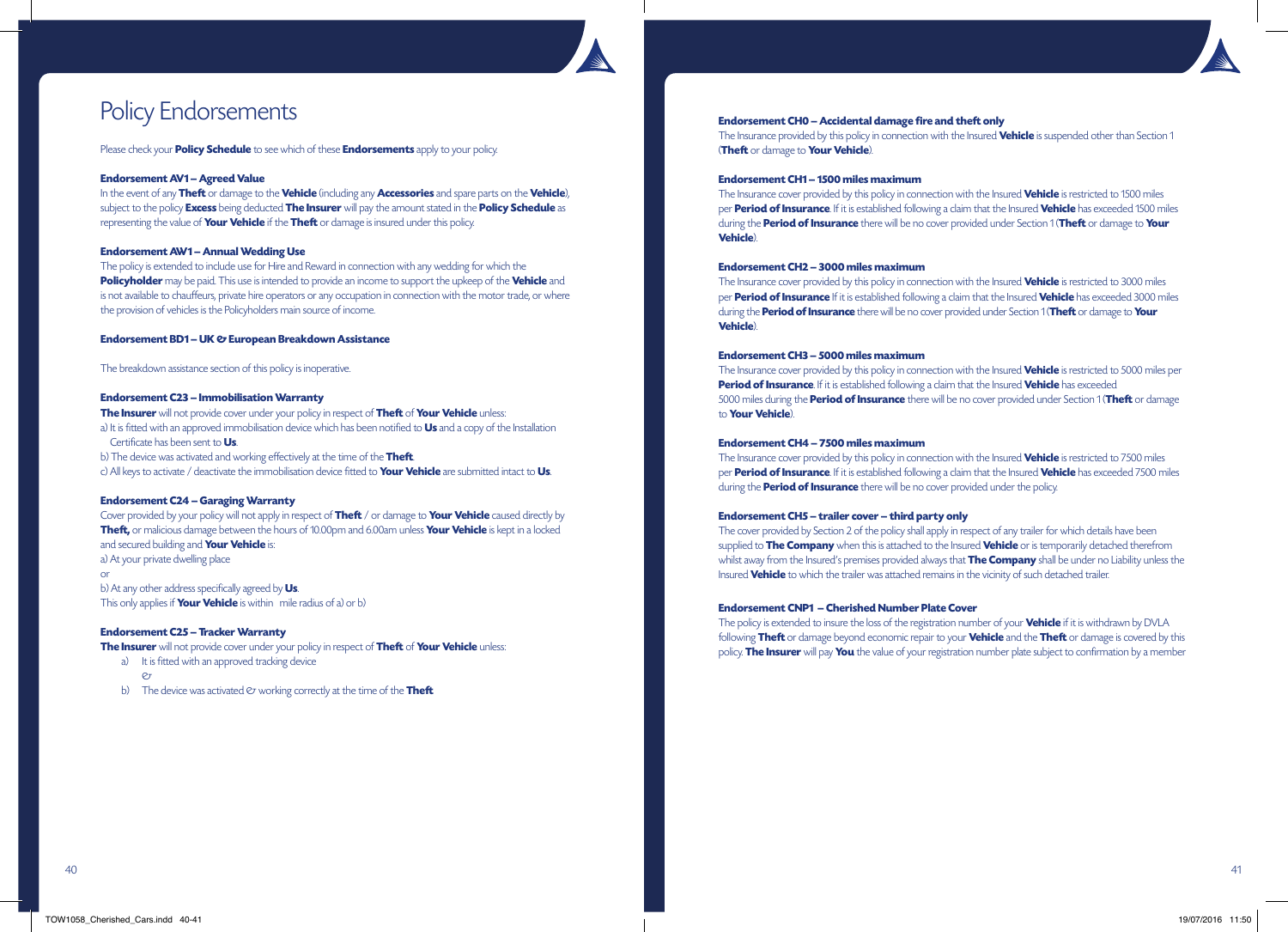

# of the Cherished Numbers Dealers Association.

# **Endorsement MV1 – Market Value**

Cover will remain on a **Market Value** basis, subject to the value requested on the proposal form being the companies maximum liability, until all required documentation has been received and an **Agreed Value** certificate has been issued.

### **Endorsement MV2 – Military Vehicle Re-Enactment**

Liability cover is extended to include use of the **Vehicle** for the purposes of historical re-enactment, when operated by a named driver covered under the policy.

This **Endorsement** will not apply if the re-enactment is in connection with any television or film production.

# **Endorsement RI1 – Reinstatement Cover 25% Increase**

It is hereby noted that the **Agreed Value** of the insured **Vehicle** is as detailed on the **Agreed Value** certificate and **Policy Schedule**. It is further noted and agreed that this sum is increased by 25% in respect of repairs to the insured **Vehicle**. This does not apply in any other circumstance.

### **Endorsement RI2 – Reinstatement Cover 50% Increase**

It is hereby noted that the **Agreed Value** of the insured **Vehicle** is as detailed on the **Agreed Value** certificate and **Policy Schedule**. It is further noted and agreed that this sum is increased by 50% in respect of repairs to the insured **Vehicle**. This does not apply in any other circumstance.